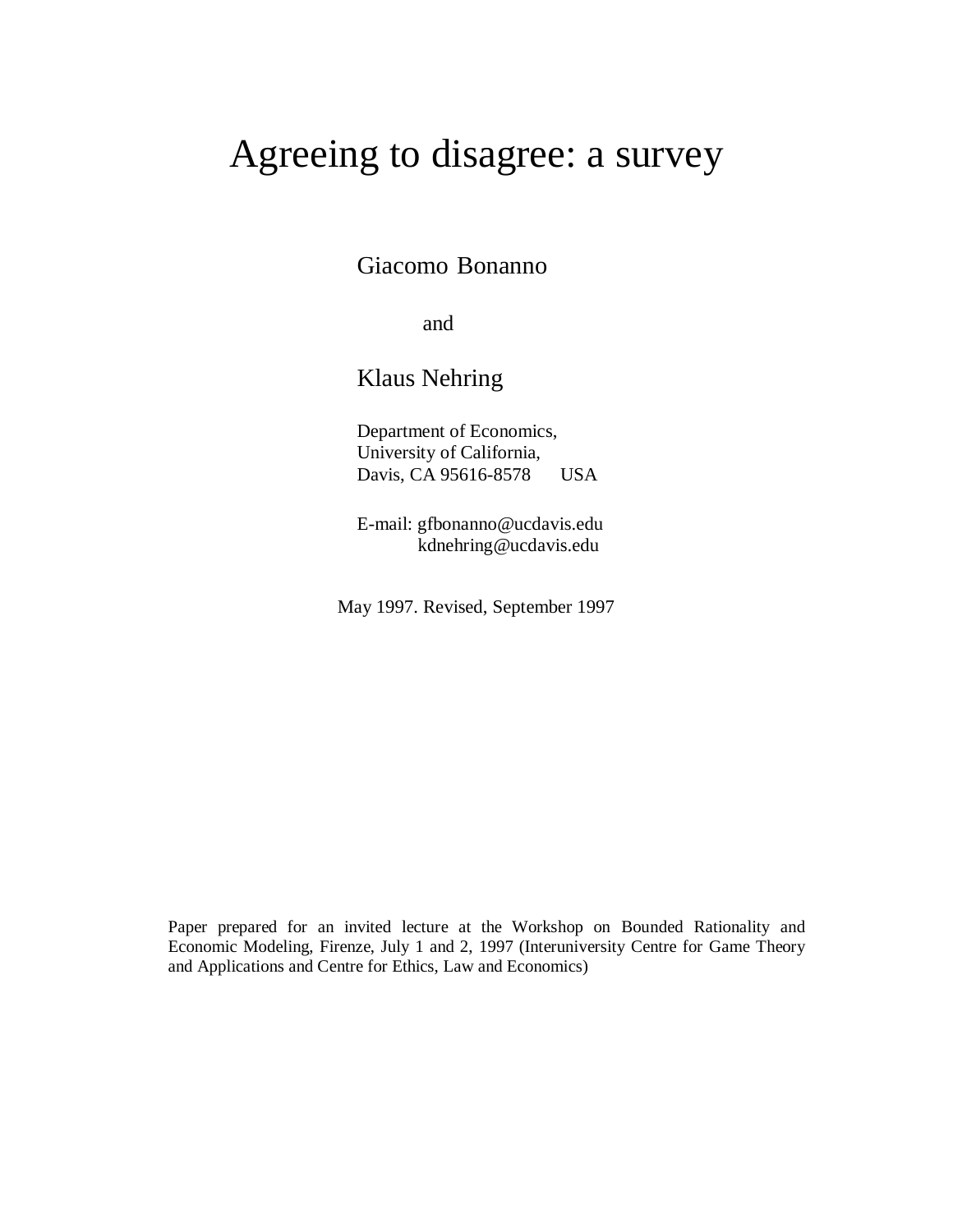#### **1. Introduction**

Aumann (1976) put forward a formal definition of common knowledge and used it to prove that two "like minded" individuals cannot "agree to disagree" in the following sense. If they start from a common prior and update the probability of an event E (using Bayes' rule) on the basis of private information then it cannot be common knowledge between them that individual 1 assigns probability p to E and individual 2 assigns probability q to E with  $p \neq q$ . In other words, if their posteriors of event E are common knowledge then they must coincide. This celebrated result captures the intuition that the fact that somebody else has a different opinion from yours is an important piece of information which should induce you to revise your own opinion. This process of revision will continue until consensus is reached.

Aumann's original result has given rise to a large literature on the topic, which we review in this paper. We shall base our exposition on the distinction between Bayesian (or quantitative) versions and non-Bayesian (or qualitative) versions of the notion of agreeing to disagree.

#### **2. Illustration of the logic of agreeing to disagree**

Imagine two scientists who agree on everything. They agree that the true law of Nature must be one of seven, call them α, β, γ, δ, ε, ζ, η. They also agree on the relative likelihood of these possibilities, which they take to be as illustrated in Figure 1:



**Figure 1**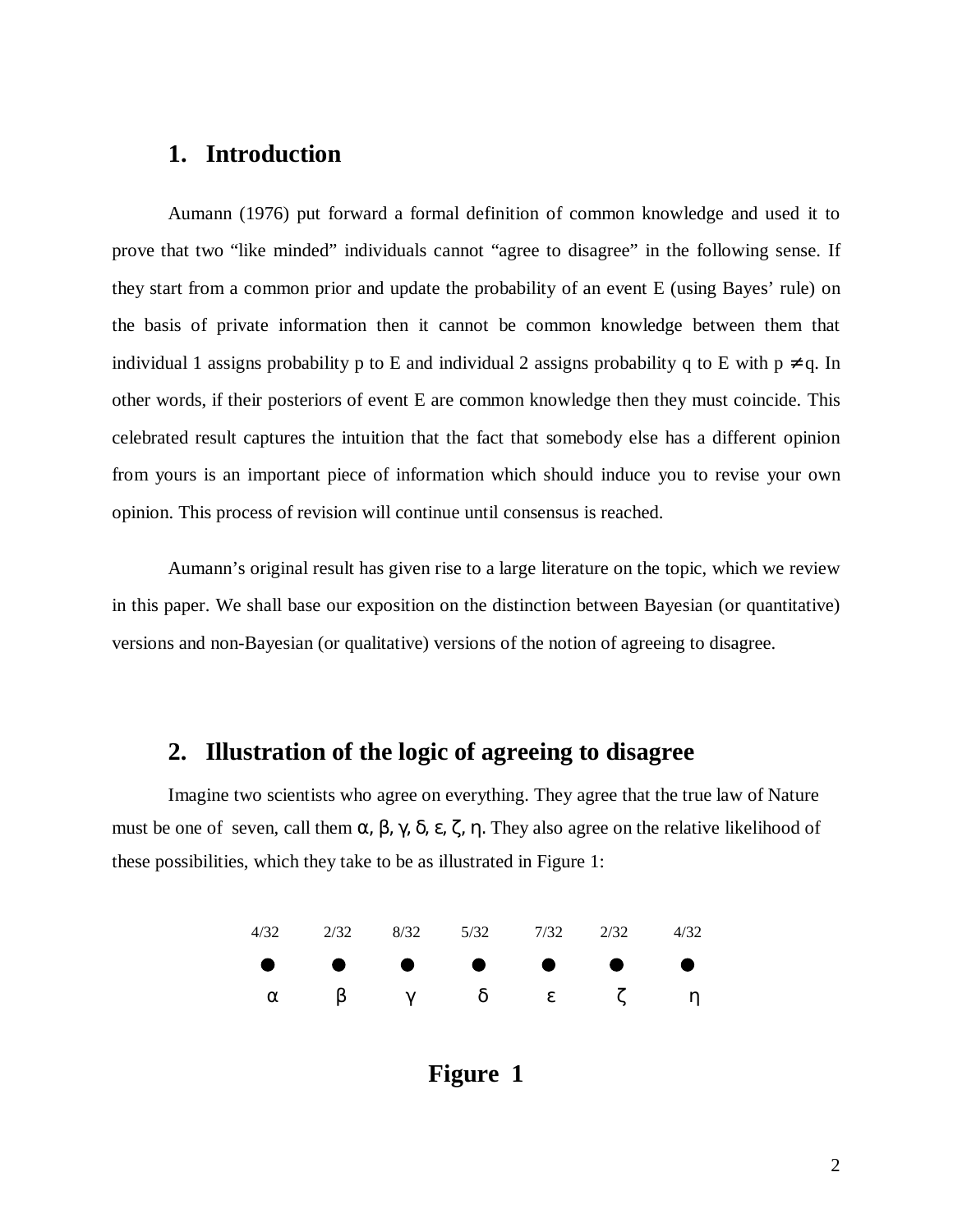Experiments can be conducted to learn more. An experiment leads to a partition of the above set. For example, if the true law of Nature is  $\alpha$  and you performed experiment 1 then you would learn that it cannot be  $\delta$  or  $\varepsilon$  or  $\zeta$  or  $\eta$  but you still would not know which is the true law of Nature among the remaining ones. Suppose that the scientists agree that Scientist 1 will perform experiment 1 and Scientist 2 will perform experiment 2. They also agree that each experiment would lead to a partition of the states as illustrated in Figure 2:



# Experiment 2:



**Figure 2**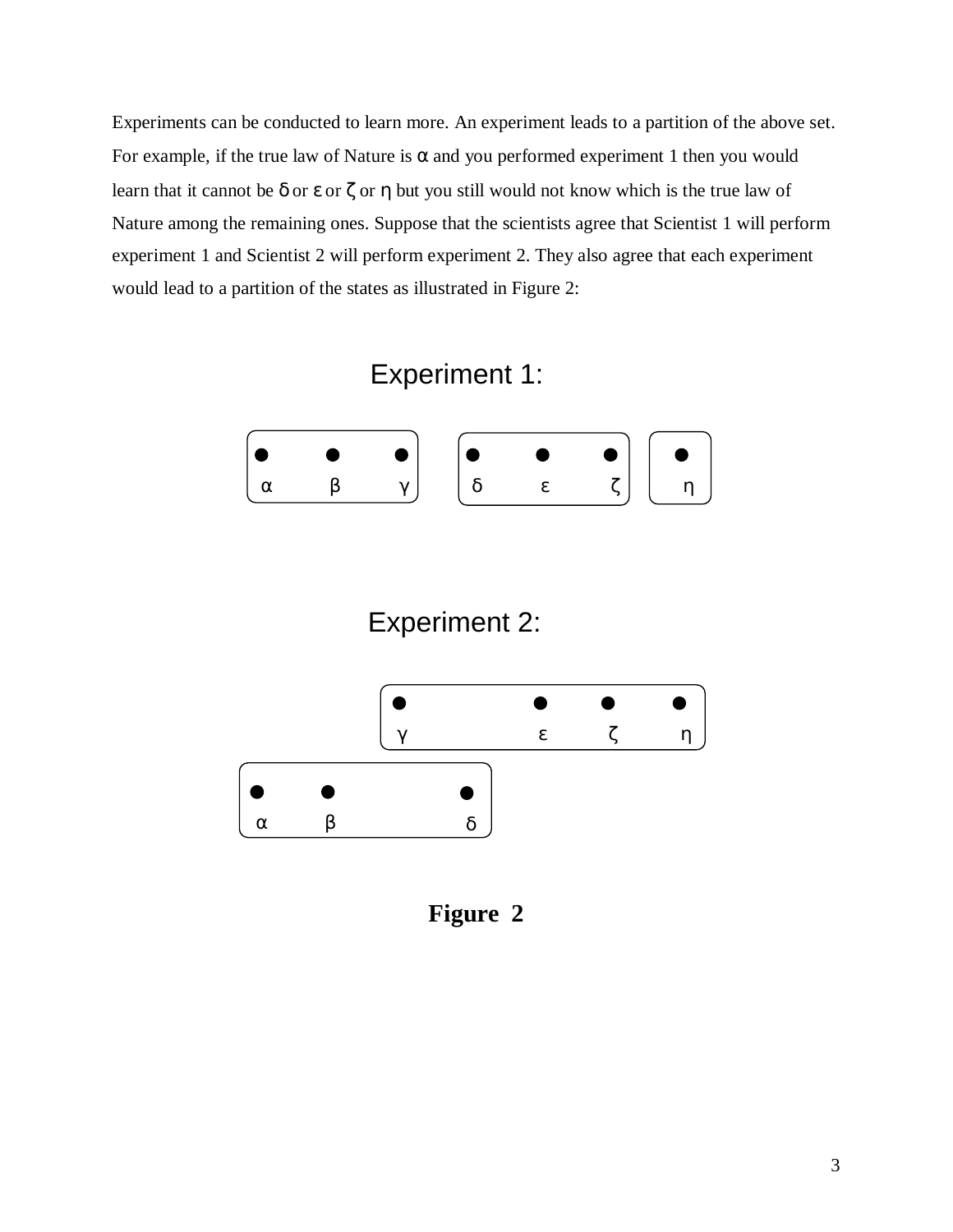Suppose that they are interested in establishing the truth of a proposition that is represented by the event  $E = {\alpha, \gamma, \delta, \epsilon}$ . Initially they agree that the probability that E is true is (cf. Figure 1):

$$
P(E) = P(\alpha) + P(\gamma) + P(\delta) + P(\epsilon) = \frac{24}{32} = 75\%
$$

Before they perform the experiments they also realize that, depending on what the true law of Nature is, after the experiment they will have an updated probability of event E conditional on what the experiment has revealed. For example, they agree that if one performs Experiment 1 and the true state is  $\beta$  (so that E is actually false) then the experiment will yield the information I =  $\{\alpha, \beta, \gamma\}$  and Bayesian updating (which they agree to be the correct way to update probabilities) will lead to the following new probability of event E:

$$
P(E | I) = \frac{P(E \cap I)}{P(I)} = \frac{P(\{\alpha, \gamma\})}{P(\{\alpha, \beta, \gamma\})} = \frac{\frac{4}{32} + \frac{8}{32}}{\frac{4}{32} + \frac{2}{32} + \frac{8}{32}} = \frac{12}{14} = 86\%^{1}
$$

Similarly for every other possibility. Thus we can attach to every cell of each experiment a new updated probability of E, as illustrated in Figure 3.

*<sup>1</sup>* Note the interesting fact that sometimes experiments, although informative (they reduce uncertainty), might actually induce one to become more confident of the truth of something that is false: in this case one increases one's subjective probability that E is true from 75% to 86%, although E is actually false! ( Recall that we have assumed that the true state is  $β$ .)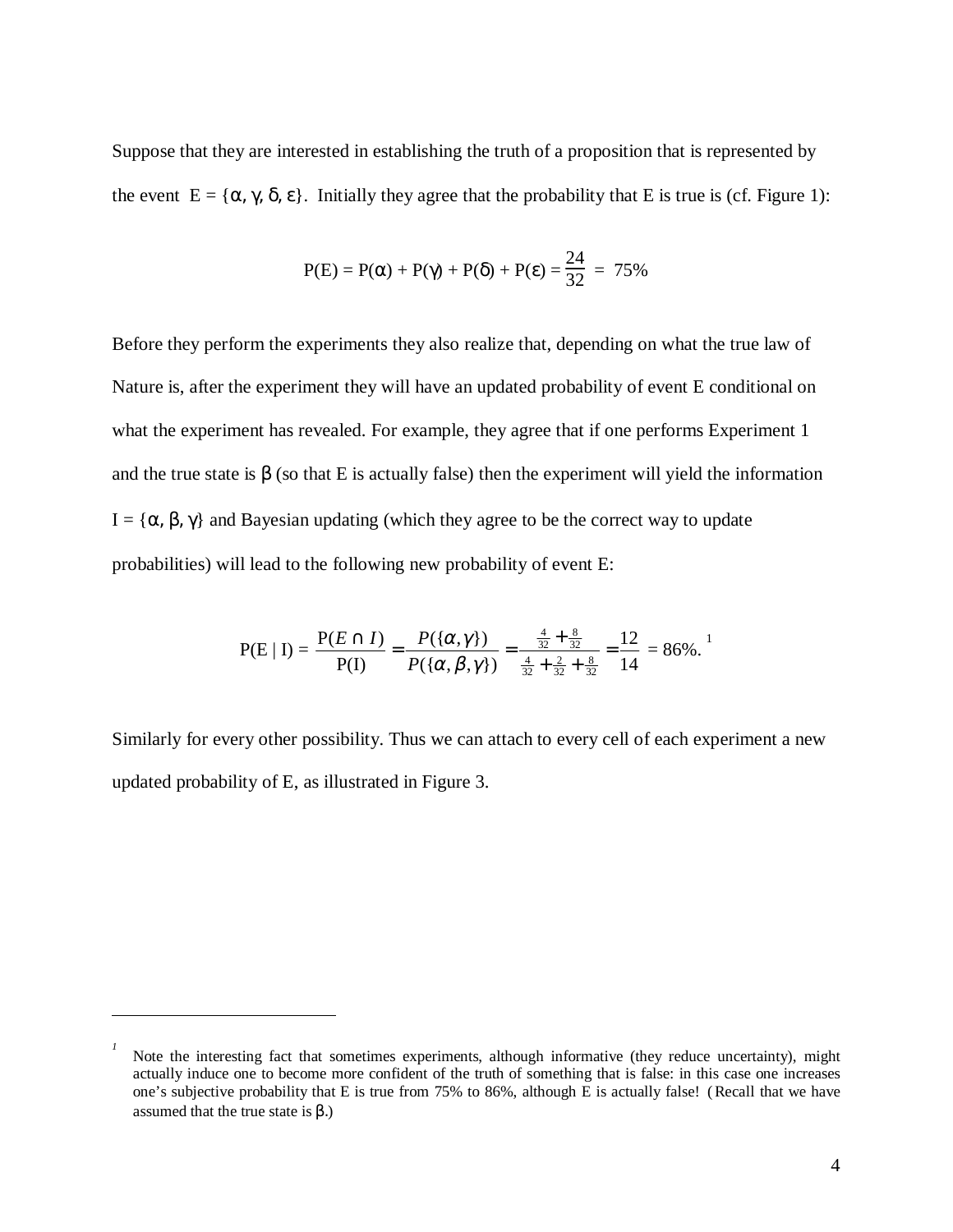

**Figure 3**

Suppose now that each scientist goes to her laboratory and performs the respective experiment (Scientist 1 Experiment 1 and Scientist 2 Experiment 2). **Assume** also **that the true state of Nature is** ζ. Afterwards they exchange e-mail messages informing each other of their new subjective estimates of event E. Scientist 1 says that she now attaches probability 12/14 to E, while Scientist 2 says that she attaches probability 15/21 to E. So their estimates disagree (not surprisingly, since they have performed different experiments and obtained different information). Should they be happy with these estimates? Obviously not. Consider Scientist 2. She learns that Scientist 1 has a new updated probability of 12/14. From this she can deduce that the true state is **not** η (had the true state been η she would have been communicated by Scientist 1 an updated probability of E of 0). She can thus revise her knowledge by eliminating η from her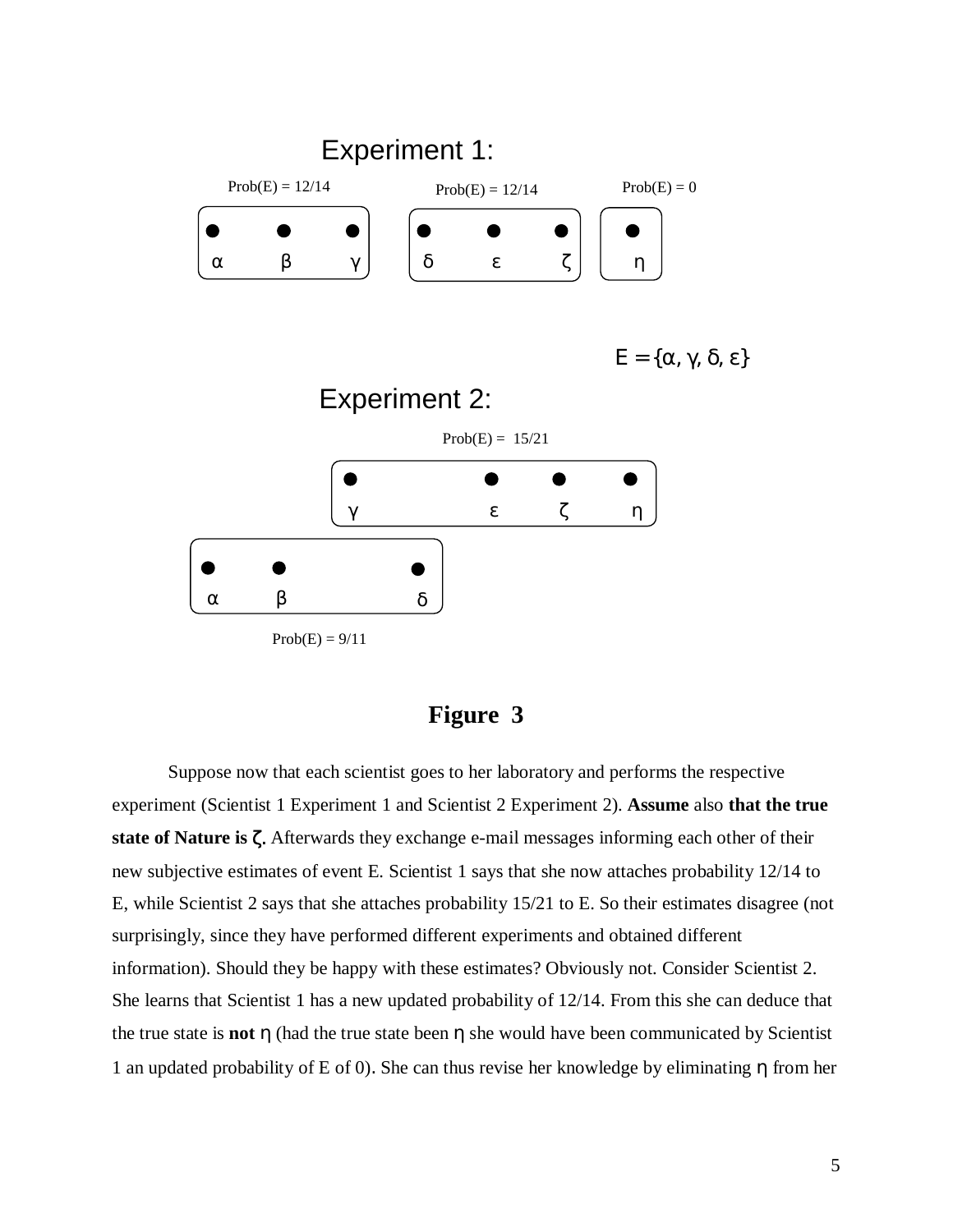information set. Then she will need to re-compute the probability of E as shown in the following figure. Similarly, Scientist 1 learns that the true state cannot be  $\delta$ , hence revises her information partition and estimate of E as illustrated in Figure 4.





Now they inform each other of their new subjective estimates: 7/9 for Scientist 1 and 15/17 for Scientist 2. Again, there is disagreement. Should they accept such disagreement? The answer is, again, No. Scientist 1 does not learn anything from the new estimate of Scientist 2, but Scientist 2 does learn something, namely that the state cannot be  $\gamma$ . Hence she will revise her information partition and estimate of the probability of E, as illustrated in Figure 5: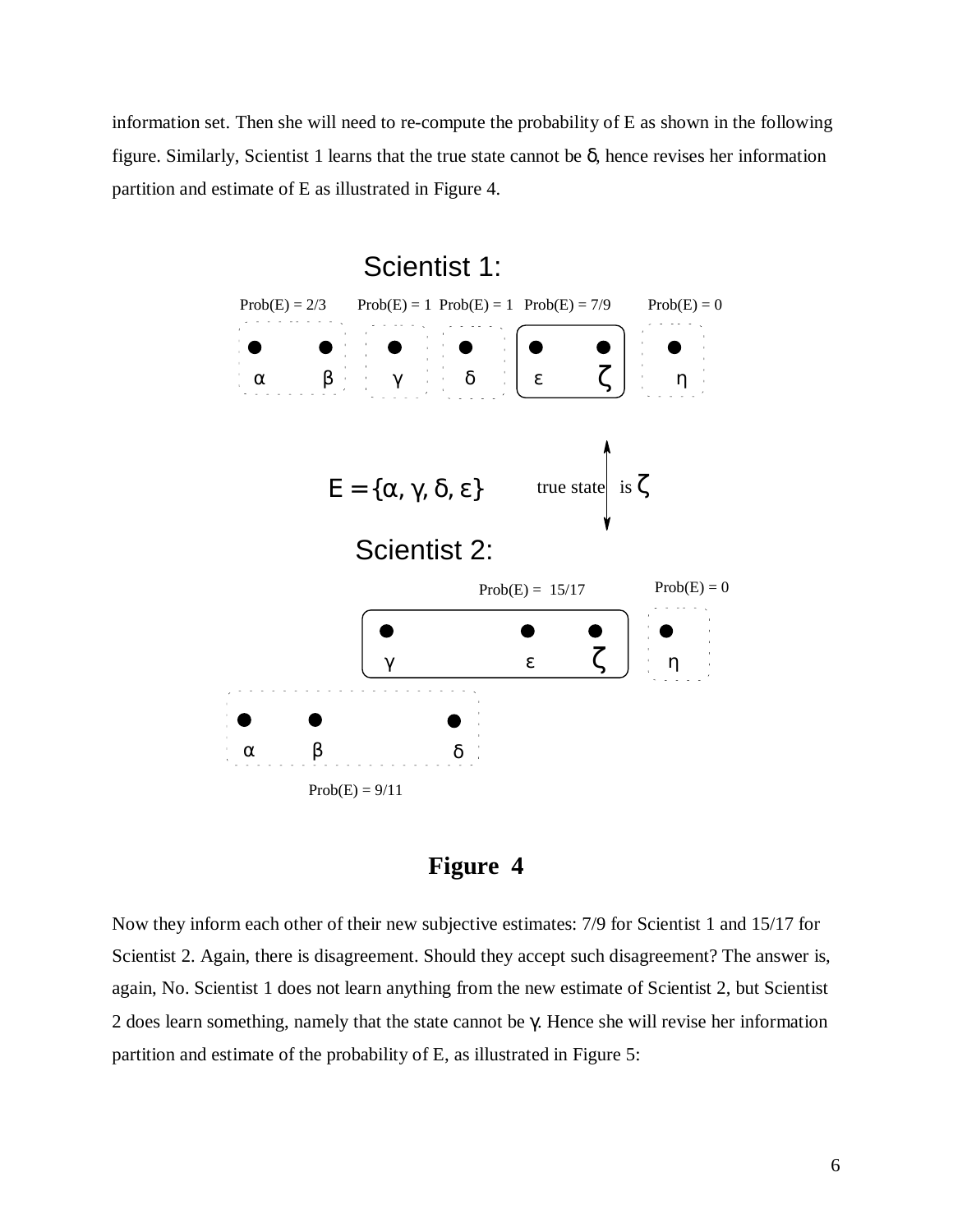



Notice that at this stage they finally agree on the probability of E and indeed it becomes common knowledge that both estimate this probability to be  $7/9 = 78\%$  (before the experiments the exante probability of E was  $24/32 = 75\%$ ; note that with the experiments and the exchange of information they have gone further from the truth!).

Notice that before the last step (leading to it being common knowledge that  $P(E) = \frac{7}{9}$  for both scientists) it was not common knowledge between the two what probability each scientist attached to E. When one scientist announced his subjective estimate, the other scientist found that announcement informative and revised her own estimate accordingly. At the end of the process of exchanges, the announcement by one scientist of his estimate did not make the other scientist change her estimate. In a sense further announcements became pointless, occasioned no surprise, revealed nothing new*.*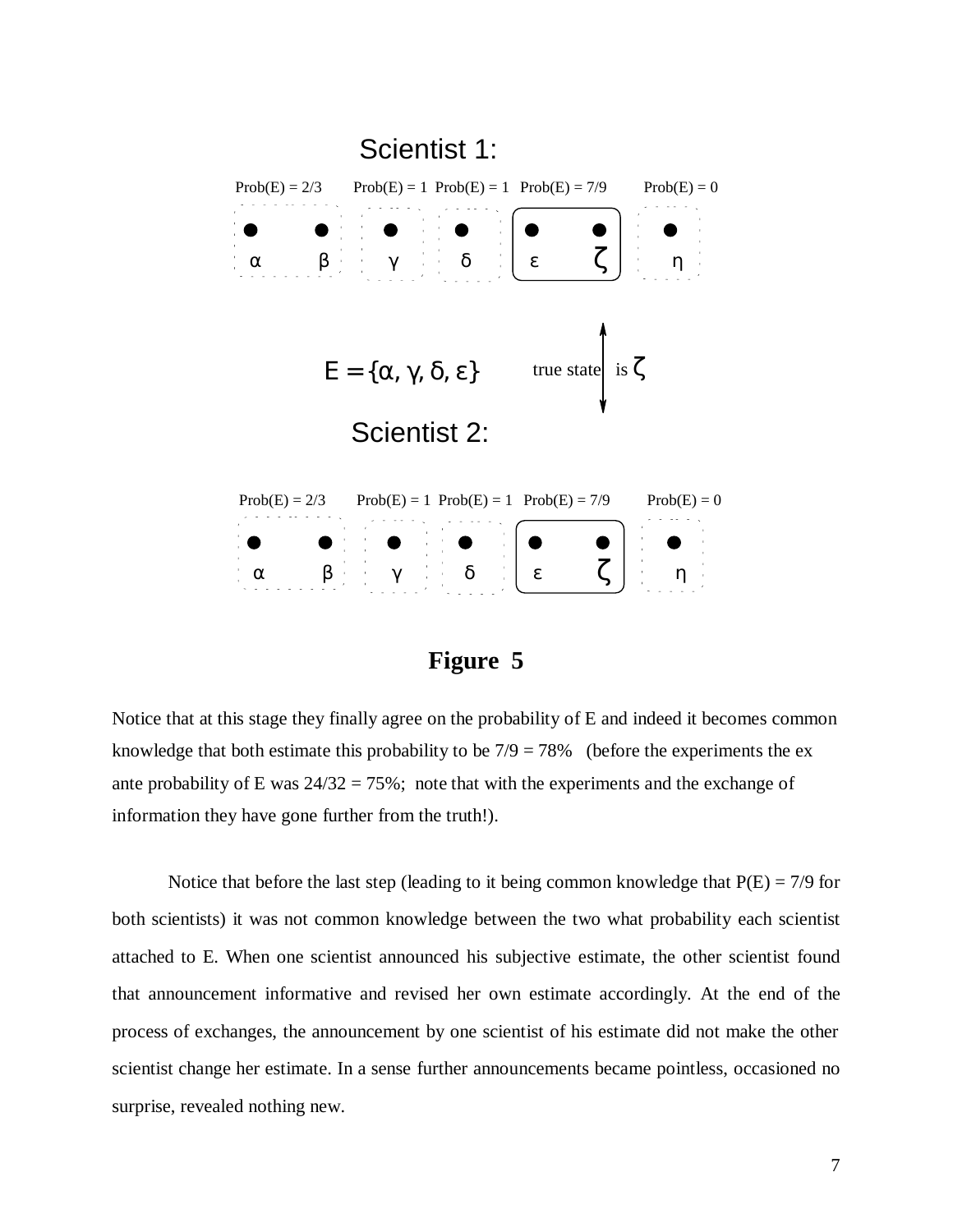Although this example suggests that the scientists will end up with exactly the same information, this is not true in general.

#### **3. Formal statement of Aumann's result**

In this section we provide a formal and precise statement of Aumann's (1976) result − known as the *Agreement Theorem* − which was proved within the context of knowledge and common knowledge. Extensions of the result to the more general case of belief and common belief will be examined in Sections 5-7.

Let  $\Omega$  be a set of states. There are two individuals and suppose that they start with the same prior probability distribution  $\mu : \Omega \to [0,1]$  on  $\Omega$  (define, for every  $E \subseteq \Omega$ ,  $\mu(E) =$  $\sum \mu(\omega)$ ). Individual i receives private information (the nature of the private information is ω ∈ E common knowledge between the two) according to the information partition  $I_i$ . For every state  $\omega \in \Omega$ , I<sub>i</sub>( $\omega$ ) denotes the cell of i's partition that contains  $\omega$ . Assume that, for every i  $\in \{1, 2\}$ and  $\omega \in \Omega$ ,  $\mu(I_i(\omega)) \neq 0$ .

The knowledge operator of individual i,  $K_i : 2^{\Omega} \to 2^{\Omega}$ , is defined by  $K_i E = \{ \omega \in \Omega :$  $I_i(\omega) \subseteq E$ . The common knowledge operator  $K_* : 2^{\Omega} \rightarrow 2^{\Omega}$  is defined by:

$$
K_*E=K_1E\cap K_2E\cap K_1K_2E\cap K_2K_1E\cap K_1K_2K_1E\cap K_2K_1K_2E\cap\ldots
$$

That is, an event E is common knowledge between the two if both know E, both know that both know E, etc. *ad infinitum*. Let  $I_*$  be the meet (finest common coarsening) of the partitions  $I_1$  and  $I_2$  and denote by  $I_*(\omega)$  the cell of  $I_*$  that contains  $\omega$  Aumann (1976) proved that, for every event  $E, K_*E = \{ \omega \in \Omega : I_*(\omega) \subseteq E \}.$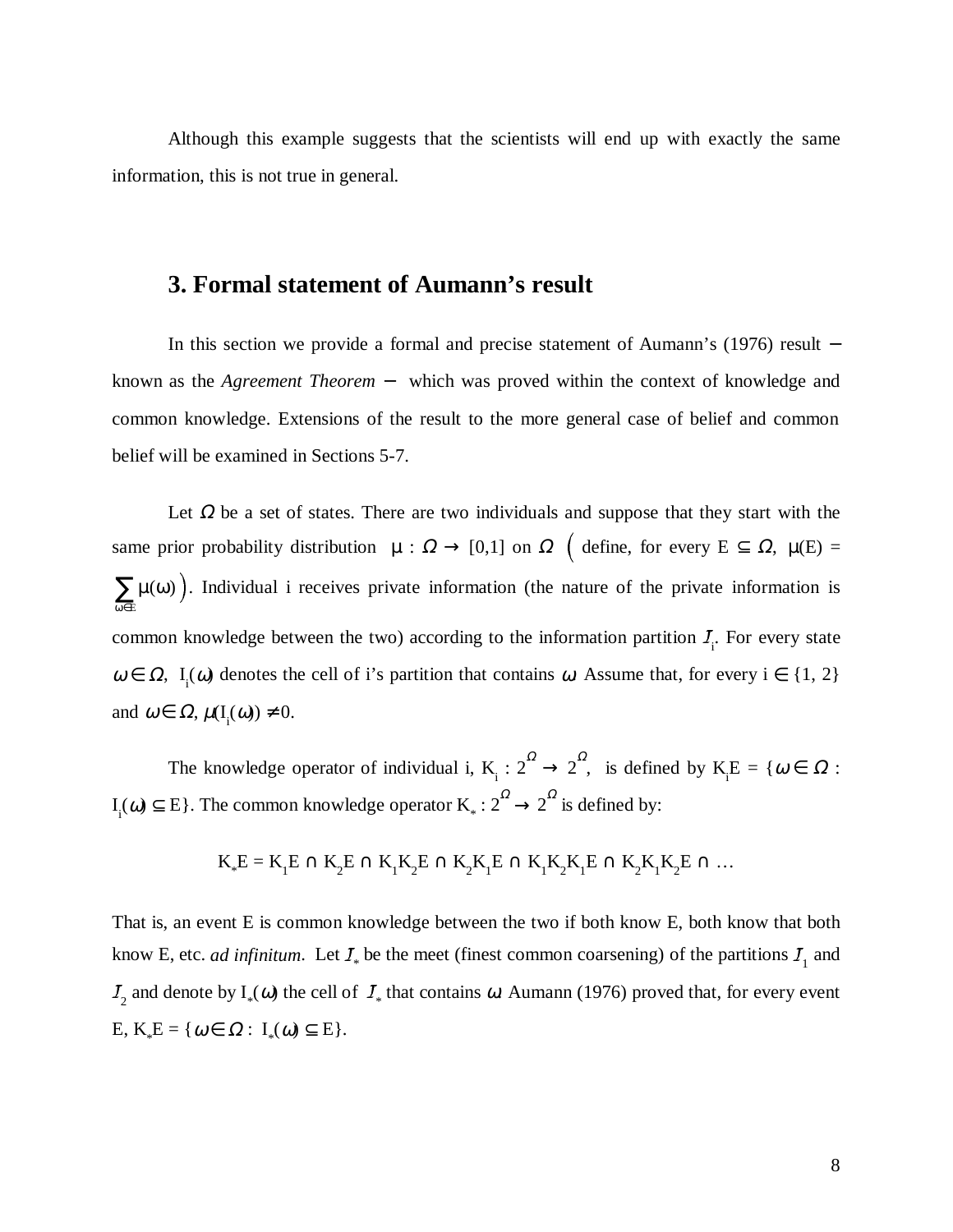Fix an event E and let  $|| \mu_i(E) = a|| = { \omega \in \Omega : \mu(E | I_i(\omega)) = a }^2$ . That is,  $|| \mu_i(E) = a ||$  is the event that individual i's posterior probability of  $E$  is  $a$ . In the example of the previous section, for Scientist 2 we have that − after the experiment and before any exchange of information with the other scientist  $- \|\mu_2(E) = \frac{9}{11} \| = \{ \alpha, \beta, \delta \},\$  where  $E = \{ \alpha, \gamma, \delta, \epsilon \}.$ 

**Aumann's Agreement Theorem.** Let  $\Omega$  be a set of states and suppose that two individuals 1 and 2 have the same prior probability distribution  $\mu : \Omega \to [0,1]$  on  $\Omega$  sartisfying the property that for every  $i \in \{1, 2\}$  and  $\omega \in \Omega$ ,  $\mu(I_i(\omega)) \neq 0$ . Let E be an event and let a,b∈[0,1]. Suppose that at some state  $\omega$  it is common knowledge that individual 1's posterior probability of E (given his information at ω) is *a* and 2's posterior probability of E (given her information at  $\omega$ ) is *b*. Then  $a = b$ . In other words, individuals who start with the same prior *cannot agree to disagree*. Formally,

if 
$$
K_*(||\mu_1(E) = a|| \cap ||\mu_2(E) = b||) \neq \emptyset
$$
 then  $a = b$ .

The theorem is a consequence of the following lemma.

 $\overline{a}$ 

LEMMA 1. Fix an arbitrary event F and let  $\{P_1, ..., P_m\}$  be a partition of F (thus  $F = P_1 \cup$ ... ∪ P<sub>m</sub> and any two P<sub>j</sub> and P<sub>k</sub> with j ≠ k are non-empty and disjoint). Suppose that  $\mu(E | P_j) = a$ for all  $j = 1, ..., m$ . Then  $\mu(E | F) = a$ .

*Proof of Lemma 1.* 
$$
\mu(E | P_j) = \frac{\mu(E \cap P_j)}{\mu(P_j)}
$$
. Hence, since  $\mu(E | P_j) = a$ , we have that

 $\mu(E \cap P_j) = a\mu(P_j)$ . Adding over j, the LHS becomes  $\mu(E \cap F)$  and the RHS becomes  $a\mu(F)$  (by definition of probability measure). Hence  $\mu(E \mid F) \equiv \frac{\mu(E \cap F)}{\mu(F)} = a$ .

<sup>2</sup> For every E, I  $\subseteq \Omega$  such that  $\mu(I) \neq 0$ ,  $\mu(E|I)$  is the conditional probability of E given I, defined by  $\mu(E|I) =$  $(I)$  $(E \cap I)$ *I*  $E \cap I$ µ  $\frac{\mu(E \cap I)}{P}$ .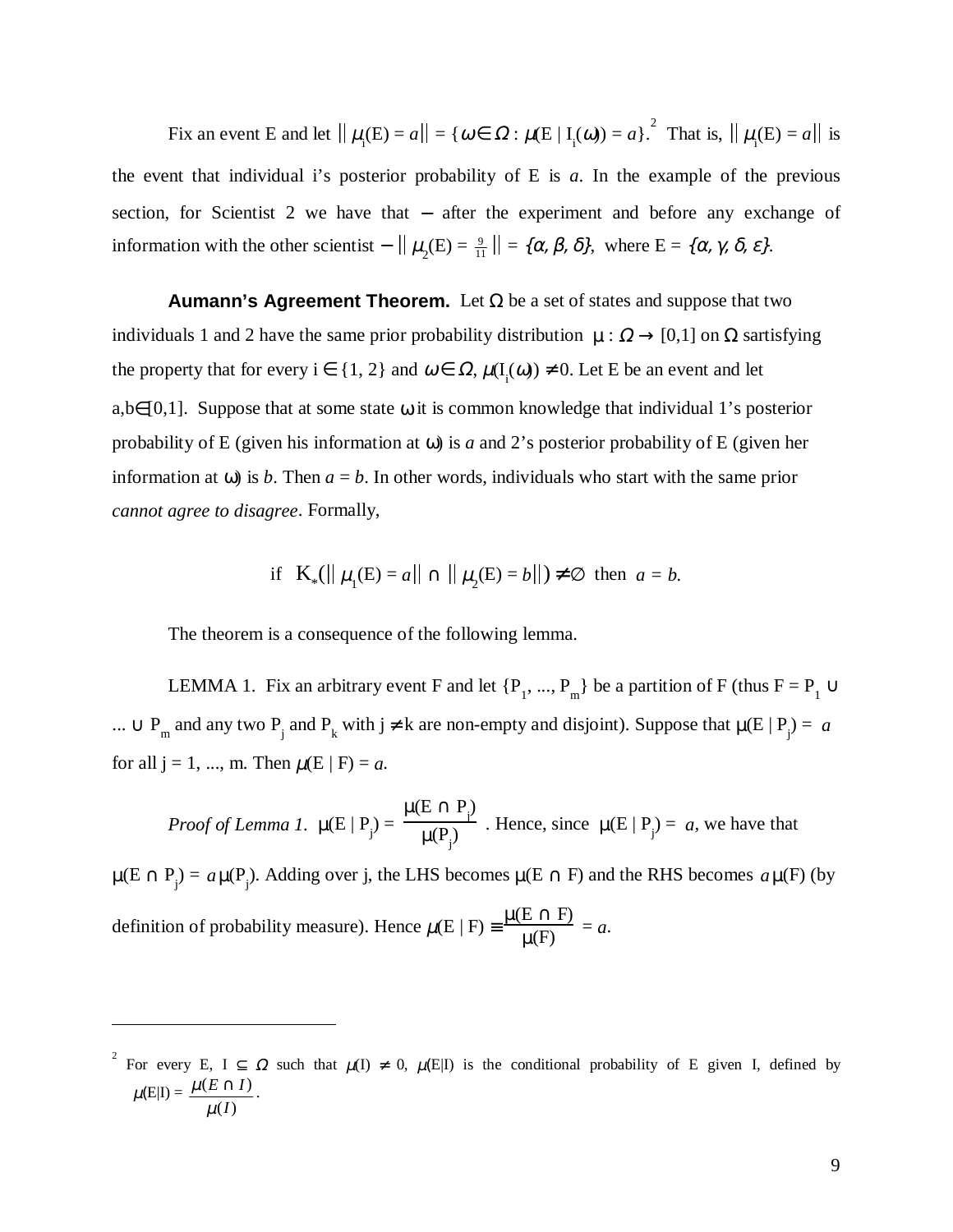*Proof of the Agreement Theorem.* Let  $I_*(\omega)$  be the cell of the common knowledge partition containing  $\omega$ . Consider individual 1. I<sub>\*</sub>( $\omega$ ) is a union of cells of  $I_1$ , the information partition of individual 1. On each such cell 1's conditional probability of E is *a*. By Lemma 1,  $\mu(E | I_*(\omega)) = a$ . A similar reasoning for individual 2 leads to  $\mu(E | I_*(\omega)) = b$ . Hence  $a = b$ .

#### **4. Bayesian extensions of Aumann's result**

Aumann's Agreement theorem has been extended in several directions. In this section we consider probabilistic or "Bayesian" extensions.

**I. From events to expectations of random variables.** Aumann's result can be extended from the probability of an event to the expectation of a random variable. In particular, the following extensions were proved by Milgrom and Stokey (1982), Sebenius and Geanakoplos (1983), Rubinstein and Wolinski (1990).

- 1. Let f be a random variable on  $\Omega$  and a and b two distinct numbers. Then there is no  $\omega$  at which it is common knowledge that, conditional on her information, individual 1 believes that the expectation of  $f$  is  $a$  and, conditional on his information, 2 believes that the expectation is *b. 3*
- 2. Let f be a random variable on  $\Omega$  and a a number. Then there is no  $\omega$  at which it is common knowledge that, conditional on her information, individual 1 believes that the expectation of

<sup>&</sup>lt;sup>3</sup> Note that Aumann's result is a special case of this: take *f* to be the characteristic function of event E.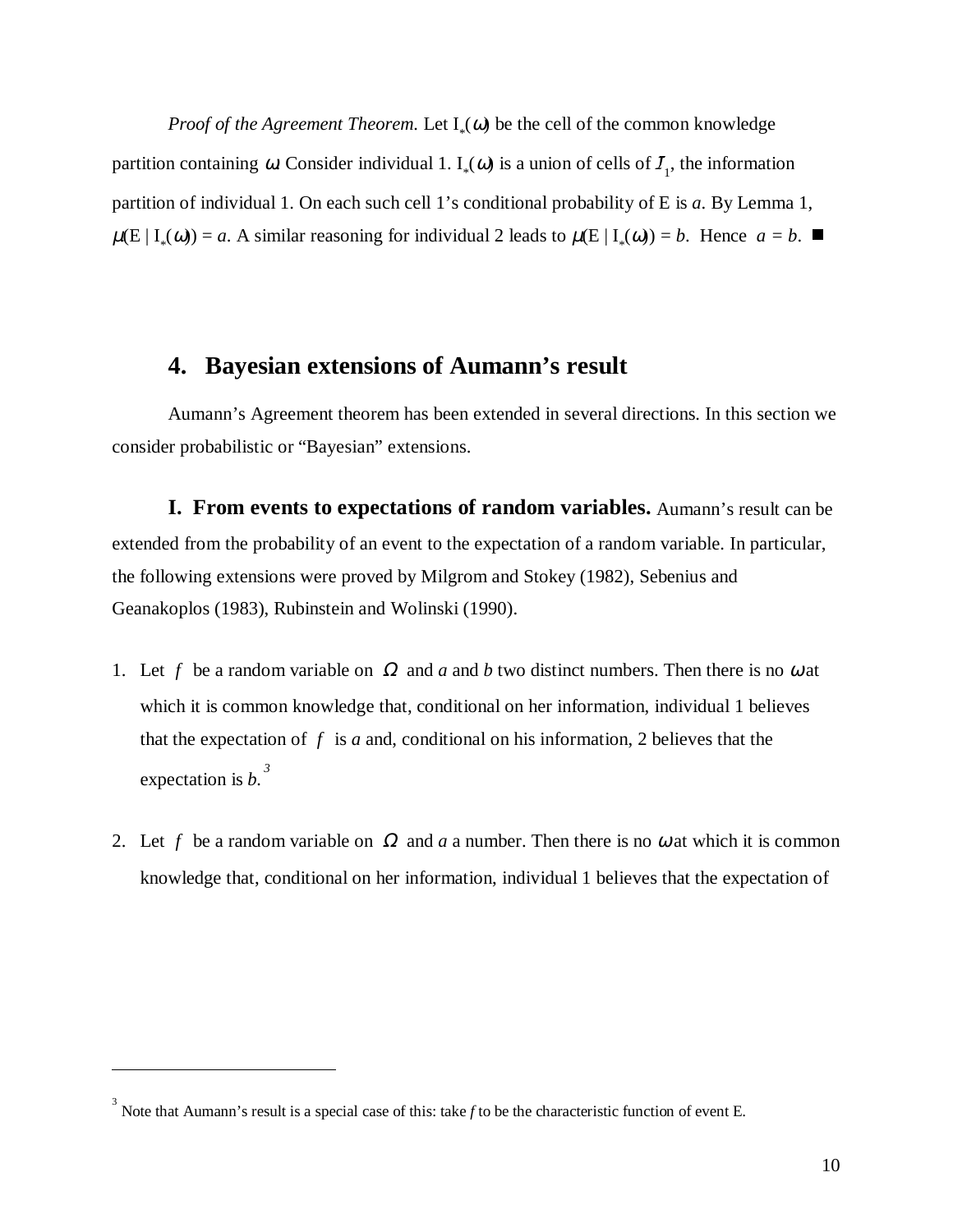*f* is greater than or equal to *a* and, conditional on his information, 2 believes that the expectation is less than *a. 4*

The latter result can be interpreted as saying that it cannot be common knowledge between two risk-neutral individuals they both expect to profit from a bet: take  $f(\omega)$  to be the payment from individual 1 to individual 2, if positive, and from 2 to 1, if negative, in case the true state turns out to be  $\omega$ . If it is common knowledge that they both expect to gain from the bet, then it is common knowledge that for 1 the expectation of *f* is positive and for 2 the expectation of *f* is negative (the expectation of  $-f$  is positive).

**II. "No trade" theorems.** Along these lines, Milgrom (1981) and Milgrom Stokey (1982) proved a result which is often interpreted as establishing the impossibility of speculative trade. Assume that two traders agree on an ex ante efficient allocation of goods. Then, after the traders get new information, there is no transaction with the property that it is common knowledge that both traders are willing to carry it out.

Morris (1994) explores further this "no trade" result, by looking at the case of *heterogeneous* prior beliefs. He shows how different notions of efficiency under asymmetric information (ex ante, ex interim and ex post) are related to agents' prior beliefs. These efficiency results are used to obtain necessary and sufficient conditions on agents' beliefs for no trade theorems in different environments.

**III. From probabilities of events to aggregates.** In many economic settings, instead of assuming that individual opinions (conditional probabilities or expectations) are

<sup>&</sup>lt;sup>4</sup> Note, however, that it is possible that at a state  $\omega$  it is common knowledge that for individual 1 the expectation of *f* is *a* and for individual 2 it is different from *a*. For example, let  $\Omega = {\alpha, \beta}$ ,  $I_1 = {\Omega}$  and  $I_2 = {\alpha, \beta}$ ,  ${\beta}.$ Let  $\mu(\alpha) = \mu(\beta) = \frac{1}{2}$  and  $f(\alpha) = 1$ ,  $f(\beta) = 3$ . Then at  $\alpha$  is it common knowledge that for 2 the expectation of  $f$ is 2 and for 1 it is different from 2 (it is either 1 or 3).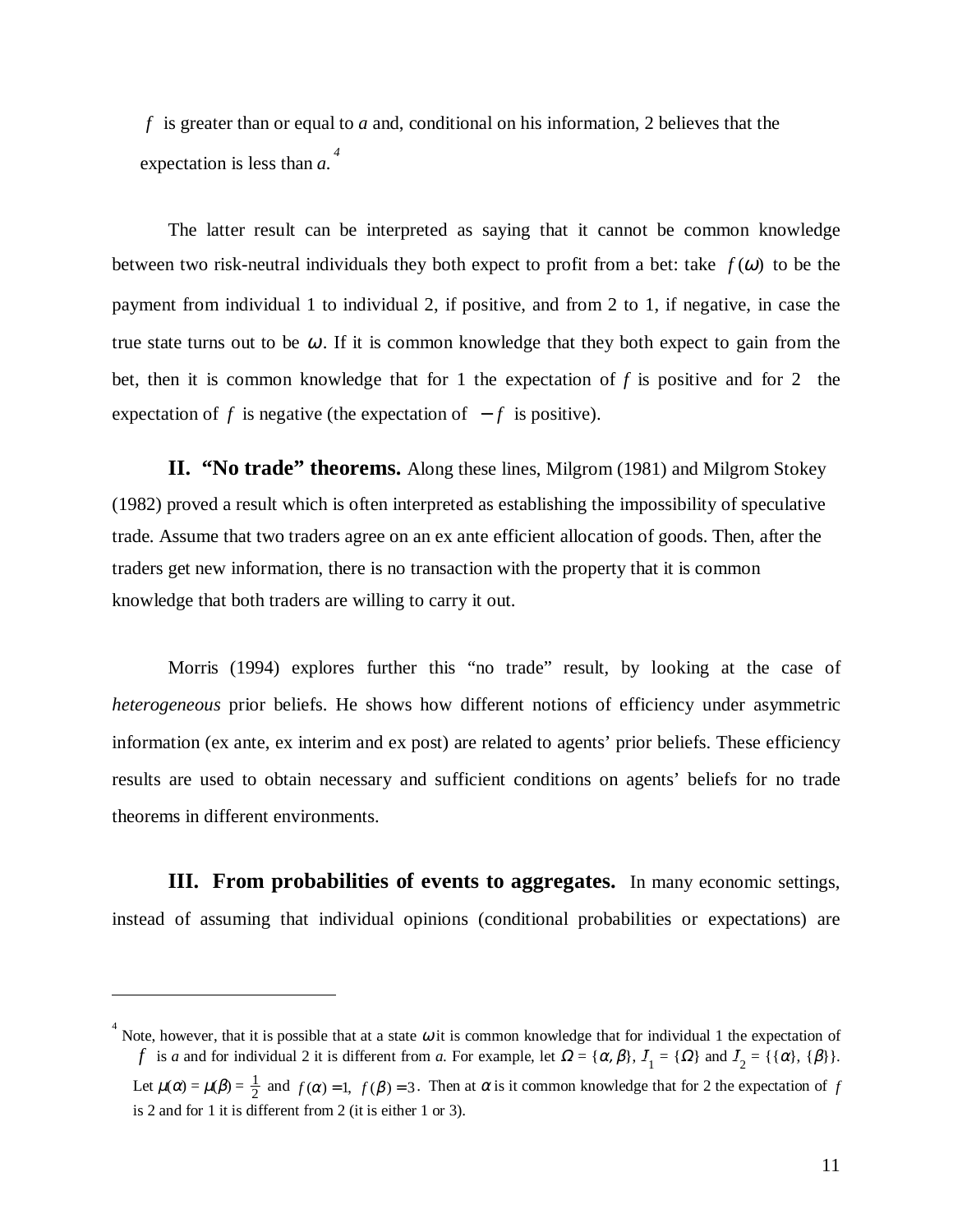common knowledge, it is more natural to suppose that only some *aggregate* of individual opinions (e.g., a price) becomes common knowledge. In this context McKelvey and Page (1986) proved that if a stochastically monotone  $\frac{5}{9}$  aggregate of individual conditional probabilities is common knowledge, then it is still true that all the conditional probabilities must be equal. Nielsen *et al* (1990) show that also this result − like Aumann's result − can be extended from conditional probabilities of an event to conditional expectations of a random variable.

**IV. Communication and common knowledge.** One way in which common knowledge can be achieved is through communication. Suppose that the state space is finite. If the agents communicate to each other the probability of an event (or the expectation of a random variable, etc.) and revise their information partitions and subjective estimates accordingly, then a time will be reached after which communication induces no further revision. Then at that time it will become common knowledge at every state that each agent can predict the opinion she will hear from the other agent in the future. Then, by Aumann's theorem, at that time the opinions must be the same. This "convergence to common knowledge" theorem was proved by Geanakoplos and Polemarchakis (1982) and Sebenius and Geanakoplos (1983).

Along the same lines, Parikh and Krasucki (1990) consider communication protocols among more than two individuals in which values of functions are communicated *privately* through *messages*: when agent A communicates with agent B, other agents are not informed about the content of the message. They show that the agents may fail to reach agreement even with reasonable protocols. Krasucki (1996) takes this line of inquiry a step further by identifying

 $\phi$ <sup>5</sup> A function  $\phi : \mathbb{R}^n \to \mathbb{R}$  is *stochastically monotone* if it can be written in the form  $\phi(x_1, ..., x_n) = \phi_1(x_1) + ...$  $\phi_n(x_n)$  where each  $\phi_i: \mathbb{R} \to \mathbb{R}$  is strictly increasing (this definition differs from, but is equivalent to, the one used by McKelvey and Page, 1986).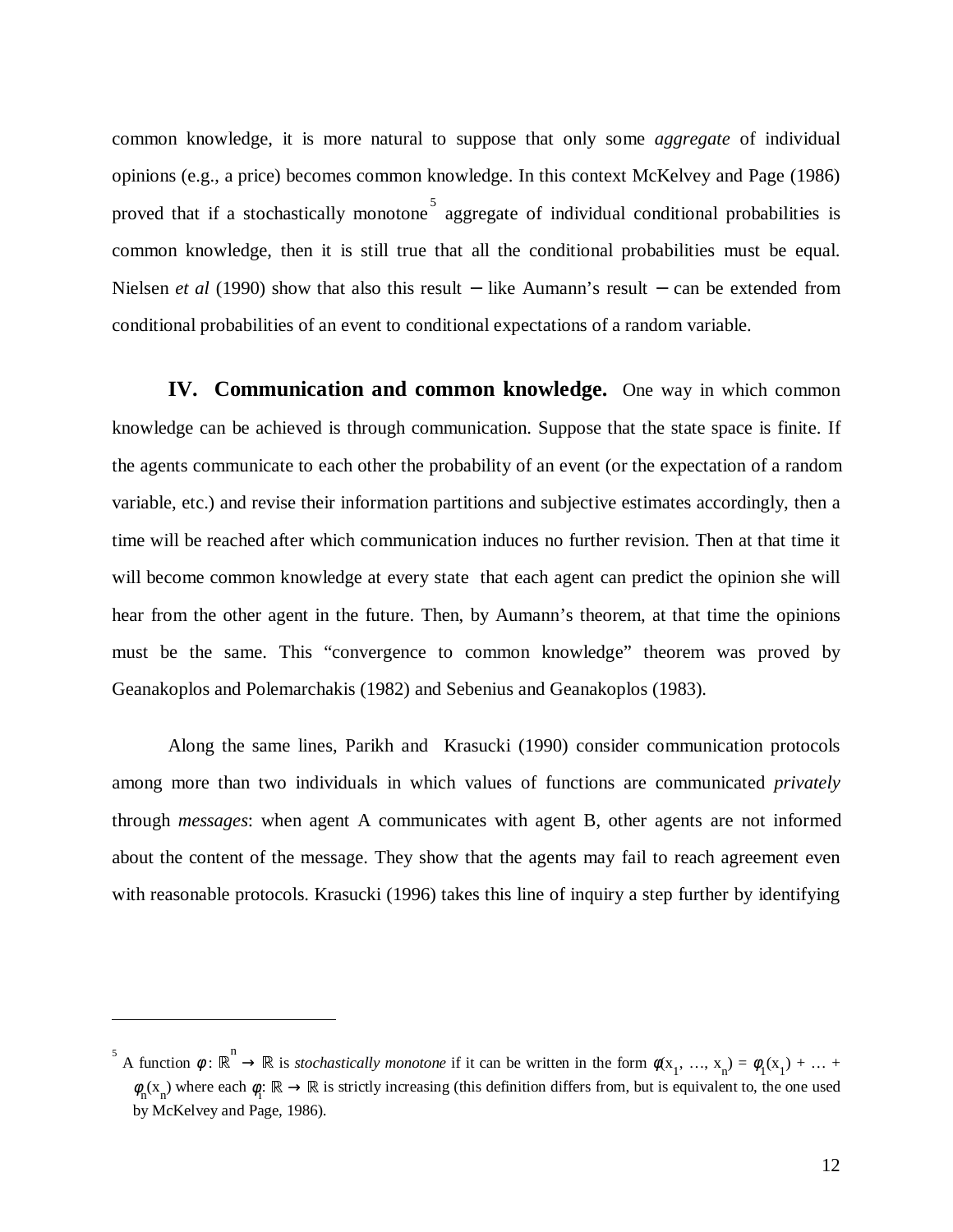restrictions on protocols which guarantee that agreement is reached. Heifetz (1996) clarifies the relationship between consensus and common knowledge in this context.

**V. Errors in information processing.** Geanakoplos (1989) and Samet (1990) extend Aumann's (1976) result in a different direction. They ask what conditions on the individuals' information functions (or "possibility correspondences") are sufficient for the impossibility of agreeing to disagree. They assume the existence of a common prior and consider posterior beliefs obtained by updating the common prior on *non-partitional* possibility correspondences which represent how individuals process information. In particular, Samet generalizes Aumann's result from the case where the information function of each individual is reflexive and euclidean (and hence transitive) to the case where it is reflexive and transitive. In other words, he drops the Negative Introspection axiom for individual beliefs (see Section 7). Thus he takes a "bounded rationality" approach. Geanakoplos (1989) also focuses on "environments where information processing is subject to error" and finds even weaker conditions on individual beliefs that ensure the absence of speculation and of "agreement to disagree". <sup>6</sup> Geanakoplos, however, goes a step further by providing also a necessary condition, which he calls "positive balancedness".

 $\delta$  Like Samet, he assumes reflexivity of the information functions, but replaces transitivity with a property which he calls "(positive) balancedness". Thus the Truth Axiom (that is, reflexivity of the information function of each individual) plays a crucial role in Geanakoplos' and Samet's analysis.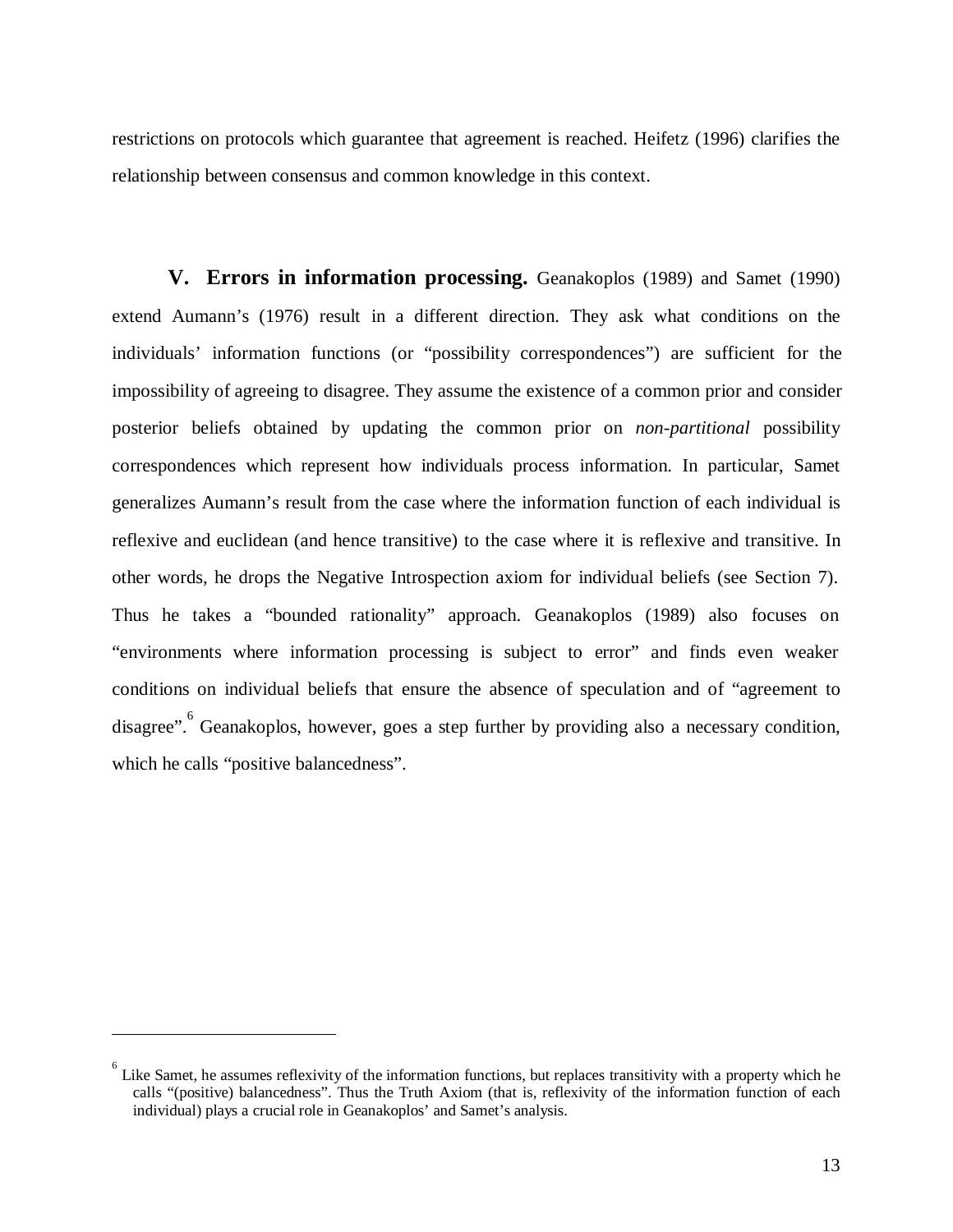## **5. Non-Bayesian or "Qualitative" generalizations of Aumann's result**

Cave (1983) and Bacharach (1985) extended Aumann's result from the Bayesian setting (that is, from the conditional probability of an event given a common prior) to the case of likeminded individuals who follow a common decision procedure that satisfies the Sure Thing Principle. Roughly speaking, they showed that once two like-minded agents reach common knowledge of the actions each of them intends to perform, they will perform identical actions. This is illustrated in the following story, which Aumann (1989) attributes to Bacharach.

A murder has been committed. To increase the chances of a conviction, the chief of police puts two detectives on the case, with strict instructions to work independently and exchange no information. The two, Alice and Bob, went to the same police school so given the same clues, they would reach the same conclusions. But as they will work independently, they will, presumably, not get the same clues. At the end of thirty days, each is to decide whom to arrest (possibly nobody). On the night before the thirtieth day, they happen to meet in the locker room at headquarters, and get to talking about the case. True to their instructions, they exchange no substantive information, no clues, but both are self-confident individuals, and feel that there is no harm in telling each other whom they plan to arrest. Thus when they leave the locker room, it is common knowledge between them whom Alice will arrest, and it is common knowledge between them whom Bob will arrest. Conclusion: They arrest the same people; and this, in spite of knowing nothing about each other's clues.

Let  $\Omega$  be a set of states and denote by  $2^{\Omega}$  the set of events. Let A be a finite set of *actions*. A *decision procedure* is a function  $D: 2^{\Omega}\otimes \rightarrow A$ . The interpretation is that the decision procedure D recommends action  $D(I) \in A$  to an individual whose information (the set of states he considers possible) is I. What one learns in police school is a decision procedure: if you know such and such, then you should do so and so. The decision procedure  $D: 2^{\Omega} \times \mathbb{R} \rightarrow A$  satisfies the *Sure Thing Principle*, if and only if, for every event E, for every partition  $\{P_1, ..., P_m\}$  of E and every  $a \in A$ ,

$$
D(P_i) = a \text{ for every } i = 1,...,m, \text{ implies } D(E) = a
$$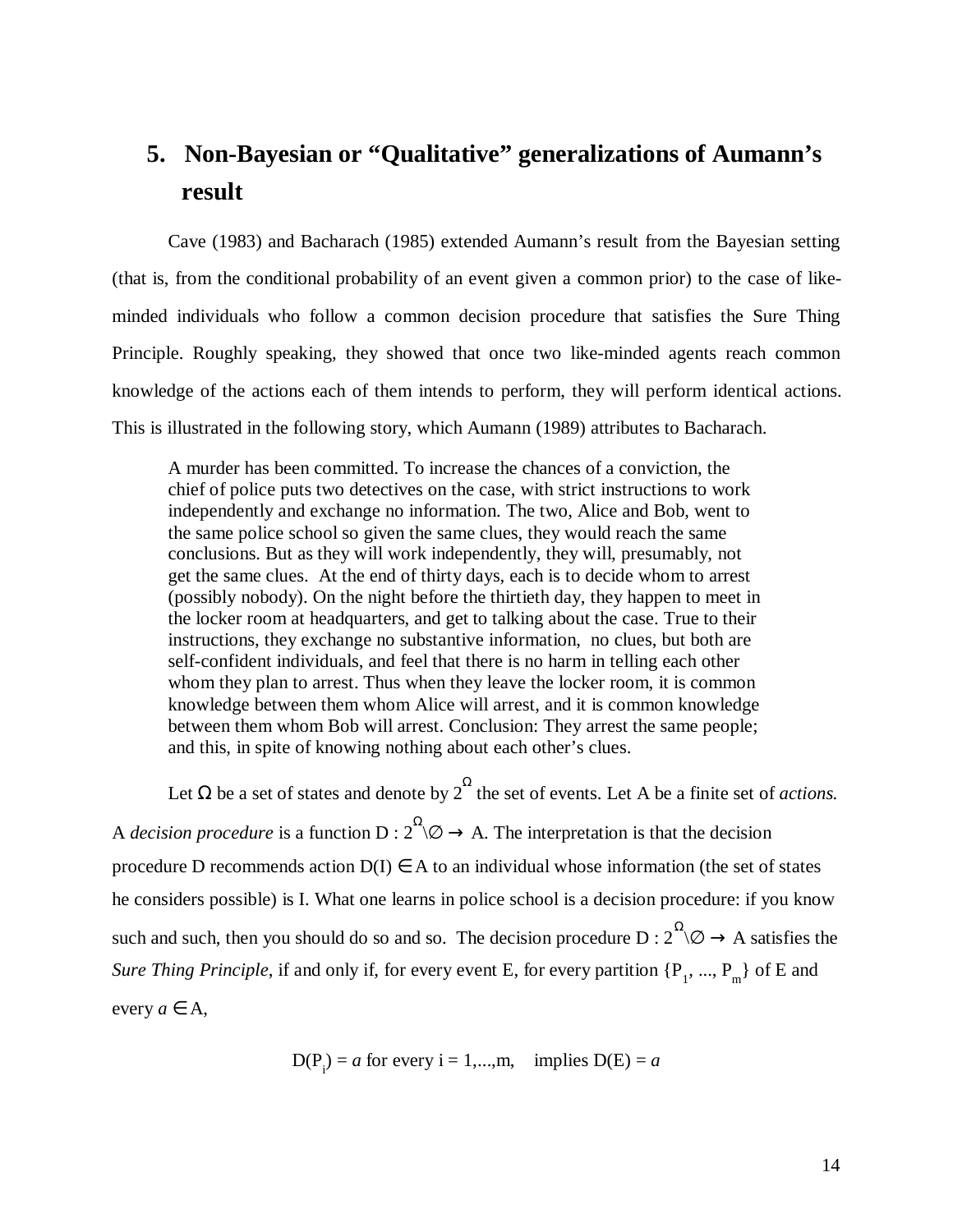Intuitively, suppose that if you knew which of the mutually exclusive events  $P_i$  happened, you would choose action *a* (which is the same for all  $P_i$ ). Then you will take the same action *a* if you only know that some  $P_i$  happened, without knowing which one. Thus if Alice would arrest the butler if a certain blood stain is of type A, B, AB, or O, (perhaps for different reasons in each case), then she should arrest the butler without bothering to send the stain to the police laboratory.

Given decision procedure D and individuals  $i = 1, 2$  with information partitions  $I_i$  define  $action functions d_i: \Omega \to A by d_i(\omega) = D(I_i(\omega))$ ; in words,  $d_i(\omega)$  is i's action at state  $\omega$ . For every  $a \in A$ , we write  $\|\mathbf{d}_i = a\|$  for the event  $\{\omega \in \Omega : \mathbf{d}_i(\omega) = a\}.$ 

**Generalized Agreement Theorem** (Cave, 1983, Bacharach, 1985). Consider two individuals who follow the same decision procedure, which satisfies the Sure Thing Principle. If, at some state, it is common knowledge that individual 1 plans to take action *a* and individual 2 plans to take action *b*, then they must be planning to take the same action. Formally.

$$
\text{if } \mathbf{K}_* \Big( \parallel \mathbf{d}_1 = a \parallel \cap \parallel \mathbf{d}_2 = b \parallel \Big) \neq \varnothing \quad \text{then} \quad a = b.
$$

REMARK. Aumann's Agreement Theorem is a corollary of the above: for a fixed event E, define the decision procedure  $D_E$  by  $D_E(F) = \mu(E \mid F)$ . By Lemma 1 of Section 3, this decision procedure satisfies the Sure Thing Principle. (Similarly, the expectation of a random variable satisfies the Sure Thing Principle.)

Moses and Nachum (1990) point out that Bacharach's technical definition of the Sure Thing Principle is considerably stronger than is suggested by the blood type example given above. Indeed, "it requires the decision procedure to be defined in a manner satisfying certain consistency properties at what amount to impossible situations" (Moses and Nachum, 1990, p. 152). They provide the following "counterexample" to the Generalized Agreement Theorem. A murder was committed and it is known that one of three suspects, A, B and C is the culprit. Two police officers are put on the case and are instructed to act independently and adhere to the following decision procedure: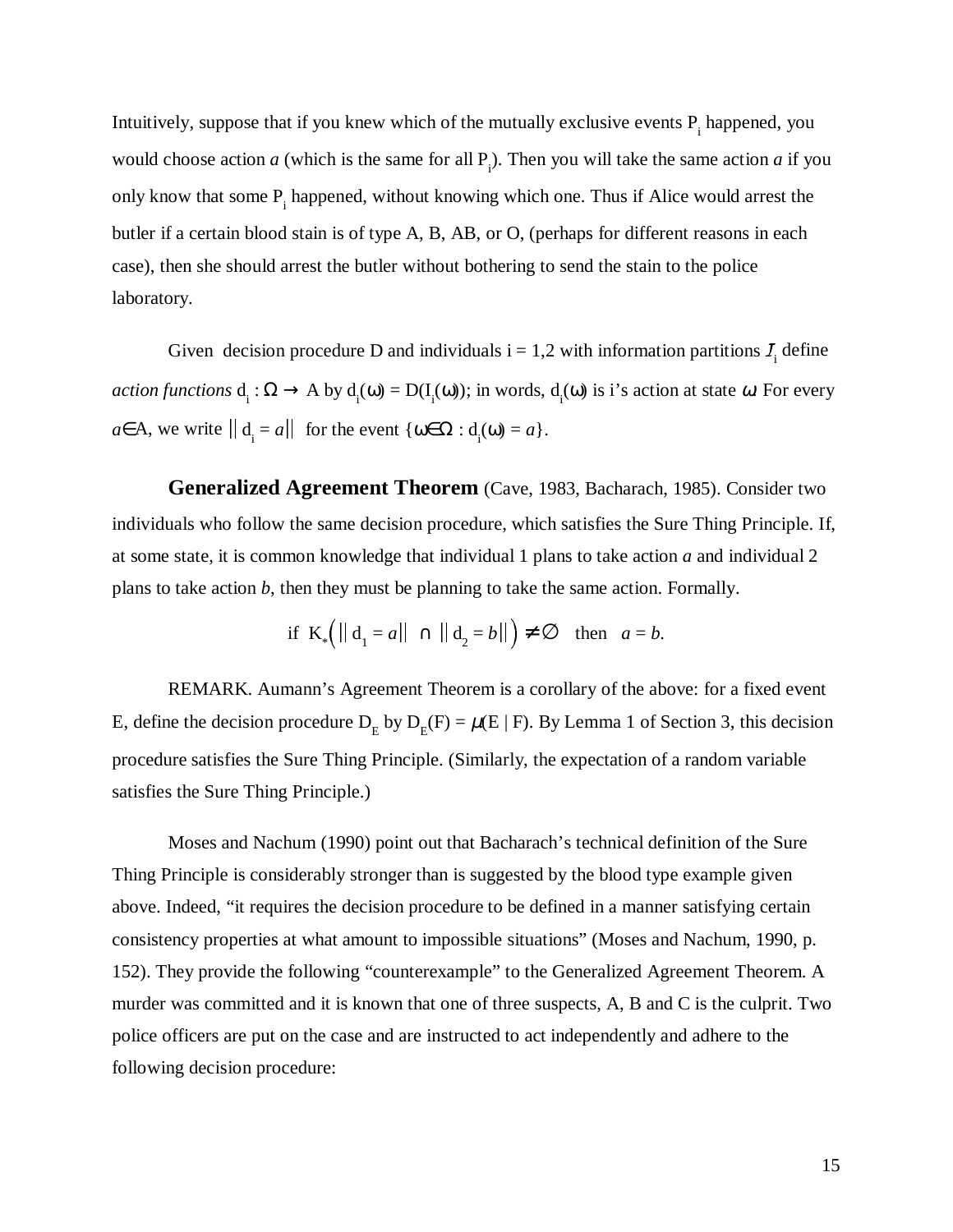- 1. If you know who the culprit is, indict him;
- 2. If you know that exactly one of them is *not* the culprit, of the other two arrest (for further interrogation) the one who comes first in alphabetical order;
- 3. If you cannot rule out any of the three as the culprit, do not arrest anybody.

This could be expressed formally as follows. For every  $i \in \{A, B, C\}$  let i denote the state where individual i is the one who committed the murder. Then, for example, {A} represents the state of information of a detective who has established that A is the culprit, and  $\{B, C\}$  is the state of information of a detective who has established only that A is not the culprit. Then the above decision procedure can be expressed as follows:

- 1.  $D({A})$  = indict A,  $D({B})$  = indict B,  $D({C})$  = indict C;
- 2.  $D({A, B}) = D({A, C}) =$  arrest A,  $D({B, C}) =$  arrest B;
- 3.  $D({A, B, C}) = do not arrest anybody.$

This decision procedure satisfies the Sure Thing Principle trivially. Now imagine that detective Maigret has not collected any clues, while detective Columbo has established that (and only that) C is not the culprit. Columbo therefore initially intends to suggest that A be arrested, while Maigret would suggest that no arrest be made. Columbo communicates his intentions to Maigret, but Maigret cannot use this information to rule out any suspects and therefore insists on suggesting that no arrest be made. In the end it becomes common knowledge between them that Columbo intends to arrest A, while Maigret intends to suggest that no arrest be made. Hence they agree to disagree. The situation after their initial communication of intentions can be represented using a state space  $\Omega$  that contains four points:  $\alpha$ ,  $\beta$ ,  $\gamma$  and  $\delta$ . At both  $\alpha$  and  $\gamma$  suspect A is the murderer, at  $\beta$  the murderer is B, and at  $\delta$  the murderer is C. Columbo's information partition is  $\{\{\alpha, \beta\}, \{\alpha, \gamma\}\}\$  while Maigret's information partition is  $\{\Omega\}\$ . This is illustrated in Figure 6.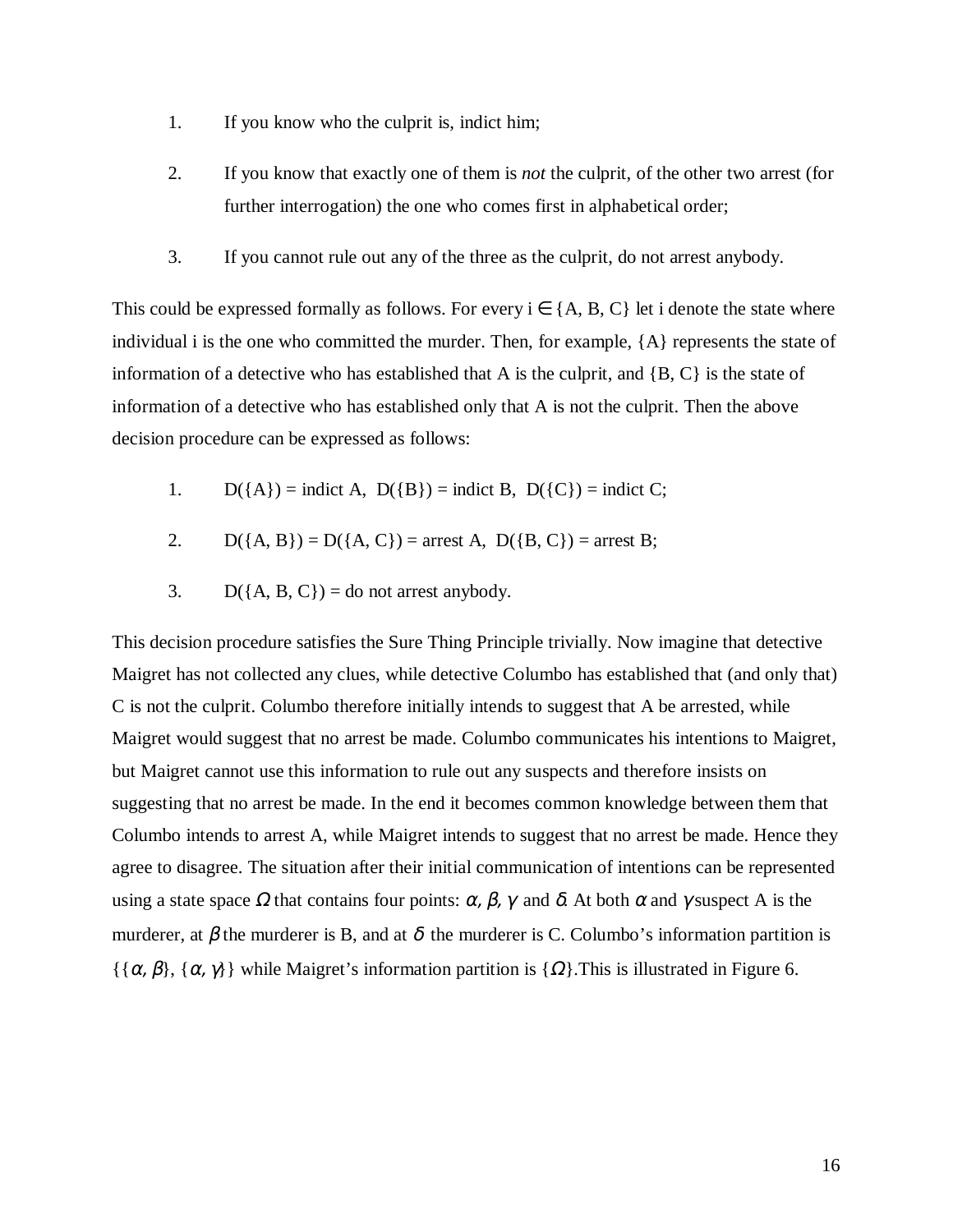



By the above decision procedure,  $D(\{\alpha,\beta\}) = D(\{\gamma,\delta\}) =$  "arrest A" and  $D(\Omega) =$  "no arrest", thus violating Bacharach's Sure Thing Principle. Moses and Nachum point out that Bacharach's Sure Thing Principle in this case does not capture the intuition which is normally associated with it. Indeed, it makes no sense for Columbo to ask himself what he would do if he had Maigret's information, for the following reason. Maigret's information is that (1) either Columbo knows that C is not guilty or Columbo knows that B is not guilty, (2) he (Maigret) considers it possible that C is guilty and considers it possible that B is guilty. If Columbo were to know what Maigret knows (if he had the information Maigret has) then he would find himself believing contradictory propositions. Formally, let  $E = \{\alpha, \beta\}$  and suppose that the true state is  $\alpha$ . Then  $\alpha \in K_M(K_c E \cup K_c \neg E)$  and  $\alpha \in \neg K_M E \cap \neg K_M \neg E$ . For Columbo to be in the same state of information at  $\alpha$  as Maigret, it would have to be true that  $\alpha \in K_c(K_cE \cup K_c-E)$  and  $\alpha \in \neg K_cE$ ∩ ¬K<sub>C</sub>¬E. By Negative Introspection,  $\neg K_{C}E \subseteq K_{C} \neg K_{C}E$  and  $\neg K_{C} \neg E \subseteq K_{C} \neg K_{C} \neg E$ . Thus  $\alpha \in K_c\negthinspace\negthinspace -K_cE \,\bigcap\, K_c\negthinspace\negthinspace -K_c\negthinspace\negthinspace -E = K_c(\negthinspace\negthinspace -K_cE \,\bigcap\, K_c\negthinspace\negthinspace -E) = K_c\negthinspace\negthinspace\negthinspace (K_cE \,\bigcup\, K_c\negthinspace\negthinspace -E)$ . Thus  $\alpha \in K_cF \,\bigcap\,$ K<sub>C</sub>¬F, where F = K<sub>C</sub>E  $\cup$  K<sub>C</sub>¬E, contradicting consistency of knowledge. As Moses and Nachum (1990, p. 156) point out, "taking the union of states of knowledge in which an agent has differing knowledge does not result in a state of knowledge in which the agent is more ignorant; it simply does not result in a state of knowledge at all!".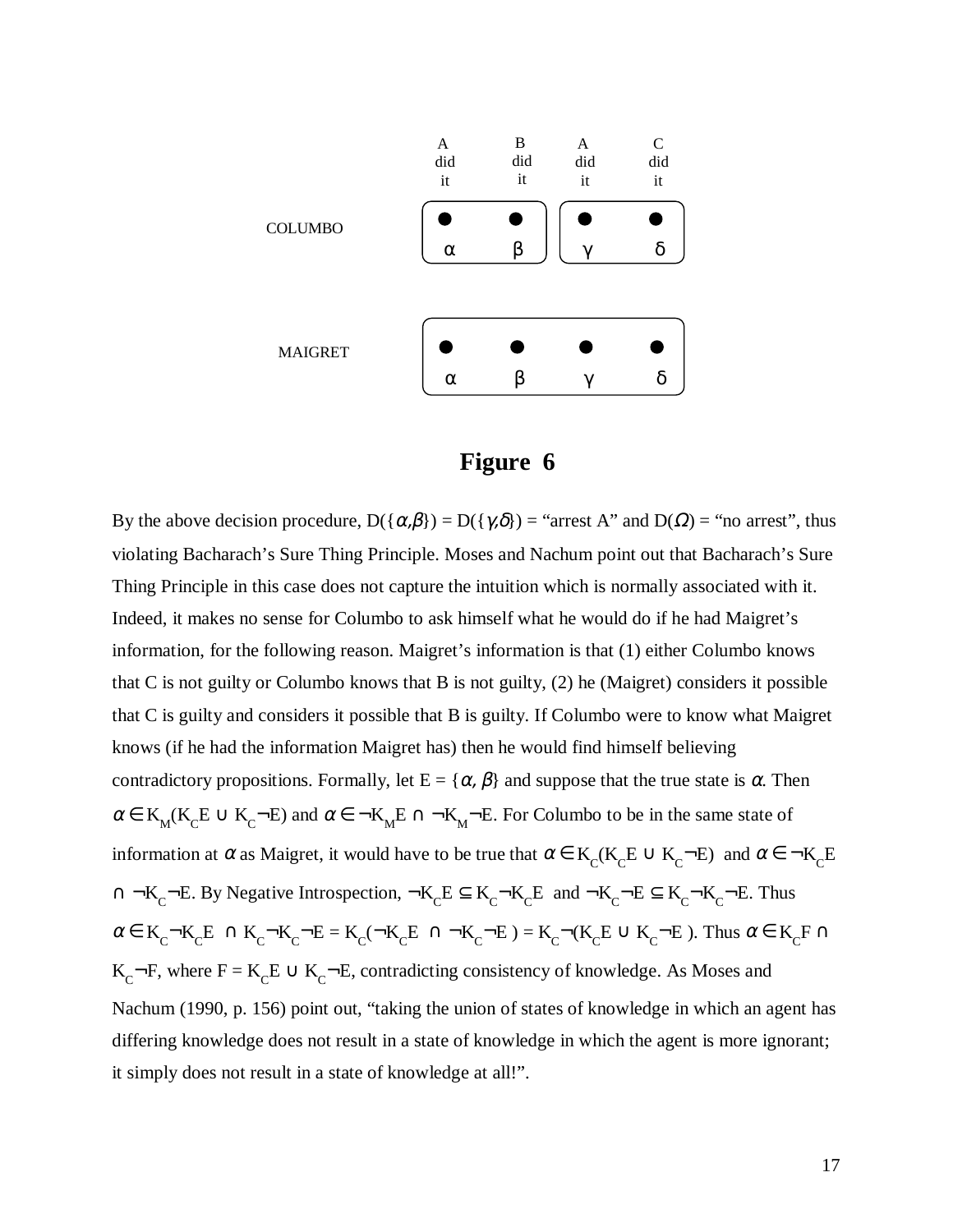Moses and Nachum's criticism of Bacharach's Sure Thing Principle is similar to Gul's (1996) and Dekel and Gul's (1997) criticism of the notion of a common prior in situations of incomplete information (see Section 6).

In their paper, Moses and Nachum go on to propose a weakening of the Sure Thing Principle and find conditions under which the weaker notion yields the impossibility of agreeing to disagree.

#### **6. Common Prior and Agreement in situations of incomplete information.**

The assumption of a common prior is central to Aumann's result on agreeing to disagree and related results, such as the no-trade theorem (Milgrom and Stokey, 1982). The Common Prior Assumption (CPA) plays an important role also in game theory: it is the basic assumption behind decision-theoretic justifications of equilibrium reasoning in games (Aumann, 1987, Aumann and Brandenburger, 1995). Not surprisingly, the CPA has attracted its share of criticism. In models of *asymmetric information* (where there is an *ex ante* stage at which the individuals have identical information and subsequently update their beliefs in response to private signals), the controversy focuses on the plausibility or appropriateness of assuming *commonness* of the prior beliefs (see Morris, 1995). In this section we want to focus on situations of *incomplete information*, where there is no *ex ante* stage and where the primitives of the model are the individuals' beliefs about the external world (their first-order beliefs), their beliefs about the other individuals' beliefs (second-order beliefs), etc., i.e. their hierarchies of beliefs. In this context, the CPA is a mathematical property whose conceptual content is not clear. This has given rise to a novel and, in a way, more radical, criticism of the CPA, one that questions its very *meaningfulness* in situations of incomplete information (Dekel and Gul, 1997, Gul, 1996, Lipman, 1995).

 $\sigma$  For an introduction to the epistemic foundations of solution concepts in game theory see Bonanno and Nehring (1997c).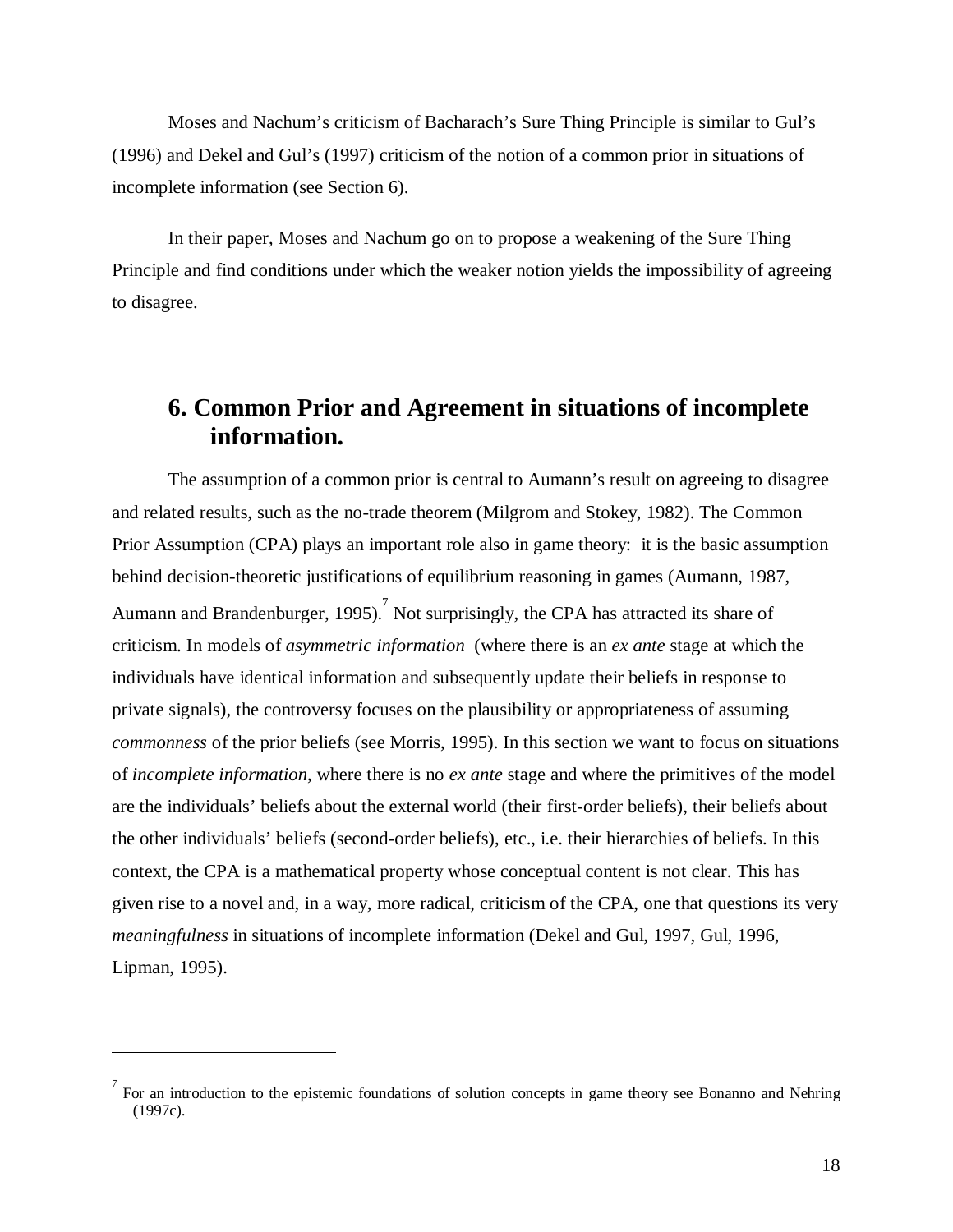The skepticism concerning the CPA in situations of incomplete information can be developed along the following lines. As Mertens and Zamir (1985) showed in their classic paper, the description of the "actual world" in terms of belief hierarchies generates a collection of "possible worlds", one of which is the actual world. This set of possible worlds, or states, gives rise to a formal similarity between situations of asymmetric information and those of incomplete information. However, while a state in the former represents a real contingency, in the latter it is "a fictitious construct, used to clarify our understanding of the real world" (Lipman, 1995, p.2), "a notational device for representing the profile of infinite hierarchies of beliefs" (Gul, 1996, p. 3). As a result, notions such as that of a common prior, "seem to be based on giving the artificially constructed states more meaning than they have" (Dekel and Gul, 1997, p.42). Thus an essential step in providing a justification for, say, correlated equilibrium under incomplete information is to provide an interpretation of the "common prior" based on "assumptions that do not refer to the constructed state space, but rather are assumed to hold in the true state", that is, assumptions "that only use the artificially constructed states the way they originated − namely as elements in a hierarchy of belief" (Dekel and Gul, 1997, p.116).

When the beliefs of the individuals can be viewed *as if* they were obtained by updating a common prior on some information, they are called *Harsanyi consistent.* Harsanyi consistency is a well-defined mathematical property, but, due to the "artificial nature" of the states in situations of incomplete information, "we do not know what it is that we would be accepting if we were to accept the common prior assumption" (Gul, 1996, p.5).

In this section we show that the existence of a common prior can be understood as a generalized form of Agreement, which we call Comprehensive Agreement. In order to motivate this notion, we take as point of departure the observation that, in some special cases, it is easy to find an interpretation of Harsanyi consistency that does not involve an *ex ante* stage. In particular, in situations of *complete* information (characterized by the fact that the beliefs of each individual are commonly known) Harsanyi consistency amounts to identity of beliefs across individuals. It thus seems natural, in situations of *incomplete* information, to think of Harsanyi consistency as likewise amounting to equality of those *aspects* of beliefs *that are commonly known*. For instance, one can take as an aspect of beliefs the subjective probability of an event E, in which case Agreement reduces to the notion introduced by Aumann (1976). Subjective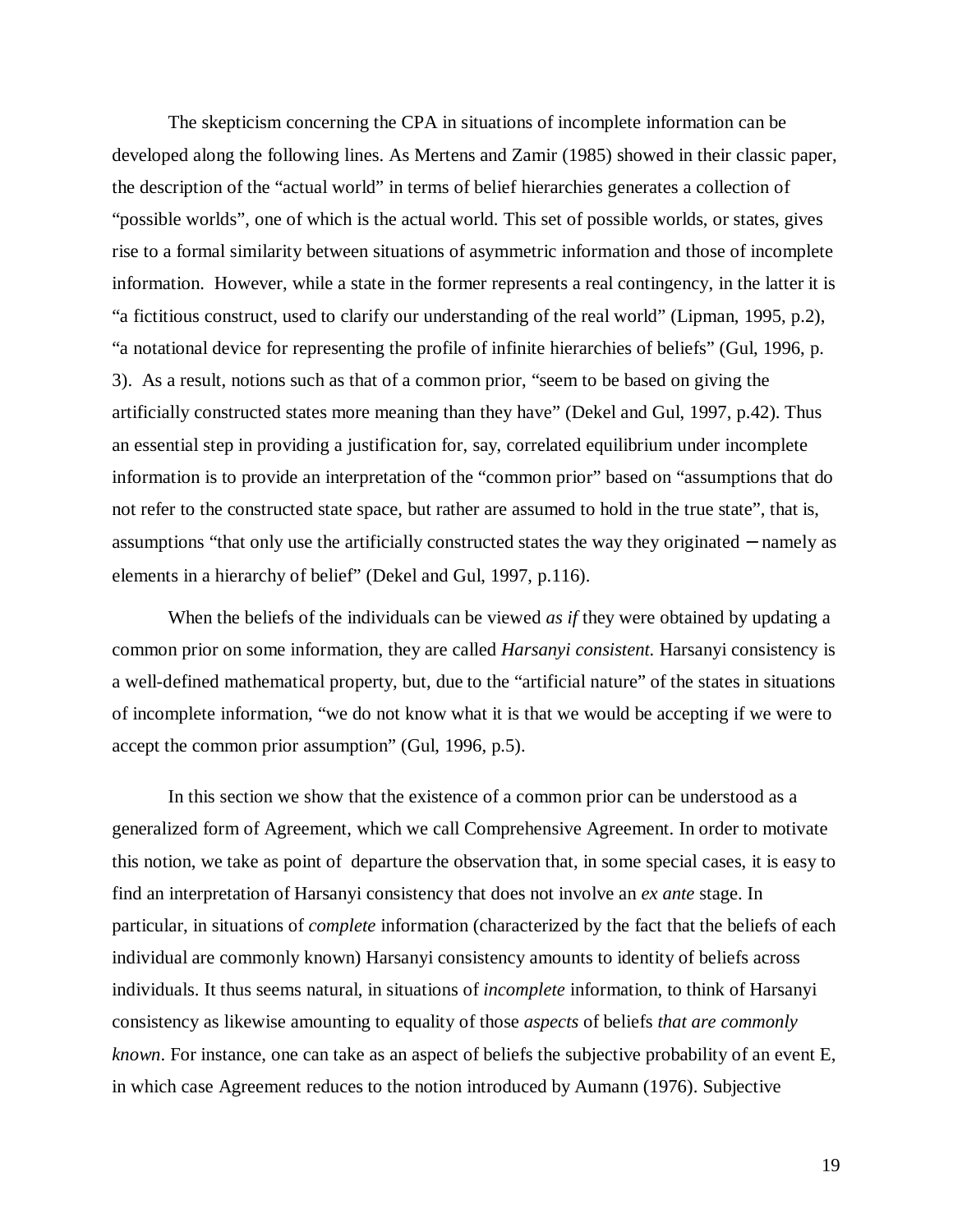probabilities of events are rather special aspects of beliefs and are not rich enough to fully capture the conceptual content of Harsanyi consistency. Thus one needs a more general notion of *Comprehensive Agreement* as the absence of *any* "agreement to disagree" about aspects of beliefs (or belief indices) in an appropriately defined general class.

In general situations of incomplete information where some individuals might have false beliefs (i.e. in non-partitional models), the relationship between Comprehensive Agreement and the existence of a common prior is somewhat complex. To see this, consider the following example, illustrated in Figure 7. Individual 2 is an economist who knows the correct spelling of his name (Mas-Colell). Individual 1 mistakenly believes that the spelling is Mas-Collel. She even believes this spelling to be common belief between them. These beliefs are represented by state  $\tau$ in Figure 7. Note, in particular, that 1's mistaken beliefs are represented with the help of an "artificial state"  $\beta$  which she believes to obtain for sure at  $\tau$  (hence the arrow from  $\tau$  to  $\beta$ ).



#### **Figure 7**

In this example Comprehensive Agreement is satisfied at the true state  $\tau$  (and also at  $\beta$ ). To see this, think of a *belief index,* or aspect of belief, as a function whose domain is the set of probability distributions over  $\{\tau, \beta\}$ . Let f be any such belief index. Then individual 1's value of *f* is (the same, hence) common belief at every state, in particular at  $\tau$ . Call this value *x*. Now, individual 2's value of *f* at  $\beta$  must also be *x* (since they have the same beliefs there). Thus if 2's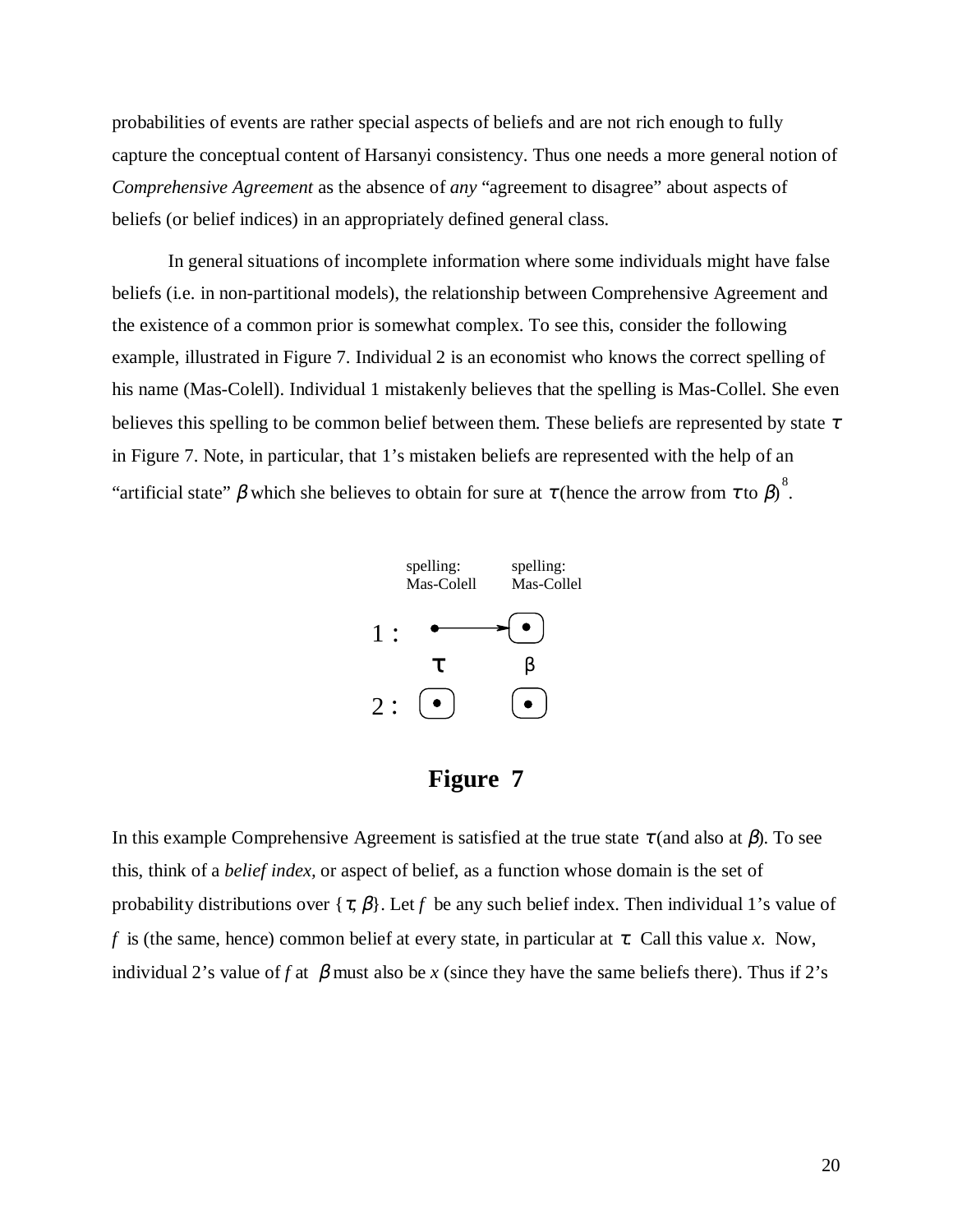index is common belief at  $\tau$  it must be *x*. Hence at  $\tau$  (and at  $\beta$ ), there cannot be agreement to disagree (i.e. commonly known disagreement) about the aspect of beliefs captured by *f* .

Are the beliefs represented by state  $\tau$  in Figure 7 Harsanyi consistent? This question requires clarification, since in an incomplete information setting properties need to be stated *locally* as pertaining to a particular profile of belief hierarchies – represented by the true state  $\tau$  – rather than globally as pertaining to the model as a whole. In a weak sense the question can be answered affirmatively: the true state  $\tau$  could be thought of as the *ex interim* stage of an asymmetric information model with a common prior that assigns probability 0 to  $\tau$  and probability 1 to β. We define a corresponding weak notion of the CPA (*Harsanyi Quasi Consistency*), which in Figure 7 is satisfied at  $\tau$ , and in Proposition 1 below we show it to be equivalent to Comprehensive Agreement. However, Harsanyi Quasi Consistency allows the "common prior" to give zero probability to the true state even if *every* individual assigns positive probability to it (see Figure 9). In such a case the true beliefs are compatible with the common prior largely due to the lack of restrictions associated with updating on zero probability events. As a result, the beliefs at the true state may be accounted for only incompletely by the common prior. A considerably stronger notion (*Strong Harsanyi Consistency*) requires the common prior to assign positive probability to the true state (in Figure 7, this requirement is not met). In Proposition 2 we provide the following characterization: Strong Harsanyi Consistency is equivalent to the conjunction of Comprehensive Agreement, "Truth *of* common belief" (what is actually commonly believed is true) and common belief in "Truth *about* common belief" (if somebody believes that E is commonly believed, then E is indeed commonly believed).

Requiring the "prior" to assign positive probability to the true state (that is, requiring Strong Harsanyi Consistency) is what is needed in order to translate to situations of incomplete information probability 1 results based on the Common Prior Assumption obtained in an asymmetric information context, such as Aumann's (1987) characterization of correlated equilibrium (see Bonanno and Nehring, 1997c).

<sup>&</sup>lt;sup>8</sup> The state  $\beta$  is *defined* as the following conjunction of facts about the world and individuals' beliefs: "the correct spelling is MasCollel and it is commonly (and correctly) believed to be MasCollel". For more details on the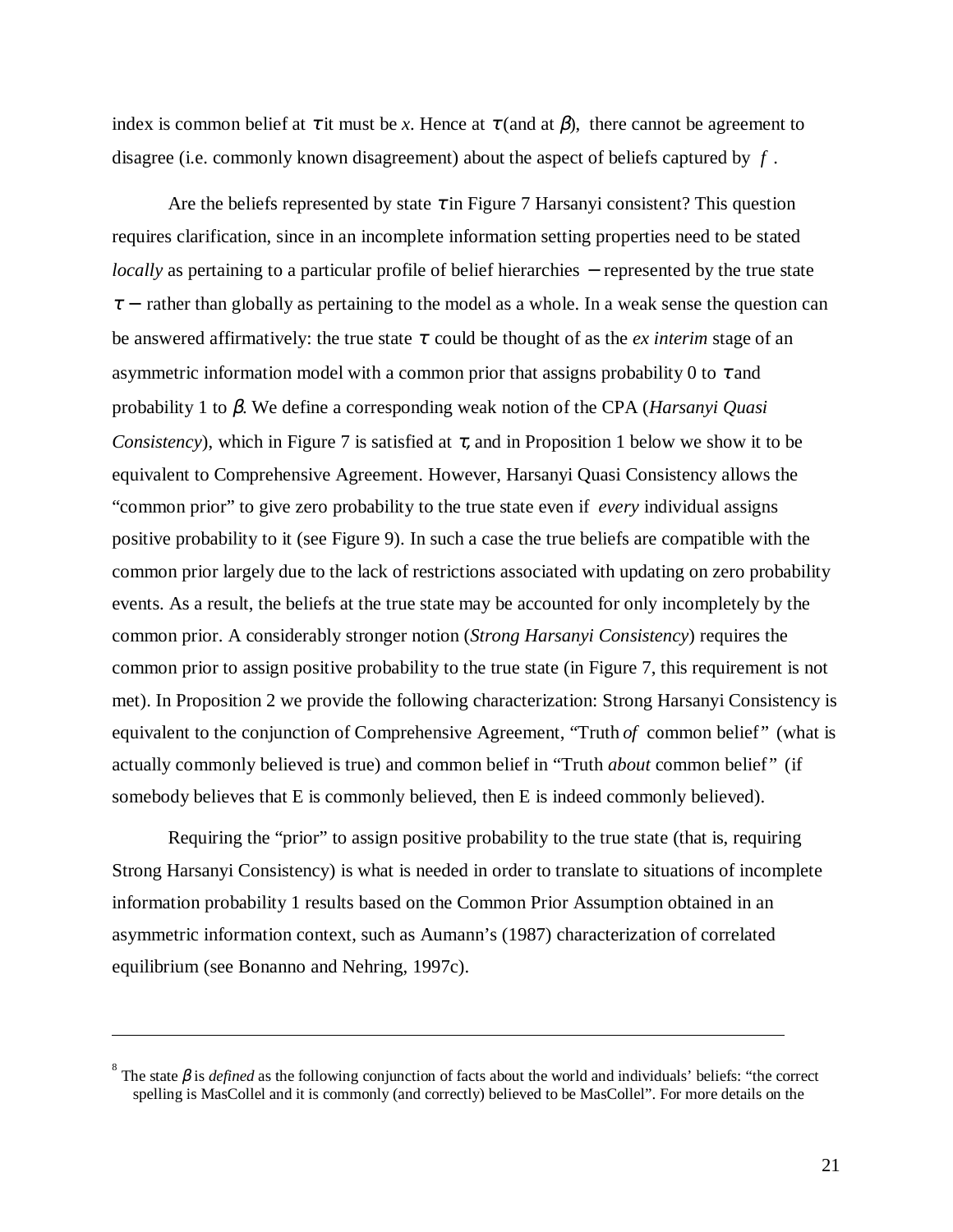We now turn to the formal analysis.<sup>9</sup>

DEFINITION 1. An *interactive Bayesian frame* (or Bayesian frame, for short)<sup>10</sup> is a tuple

$$
\mathcal{B} = \langle N, \Omega, \tau, \{p_{i}\}_{i \in N} \rangle
$$

where

- $N = \{1, ..., n\}$  is a finite set of *individuals*.
- $\Omega$  is a finite set of *states* (or possible worlds)<sup>11</sup>. The subsets of  $\Omega$  are called *events*.
- $\tau \in \Omega$  is the "true" or "actual" state<sup>12</sup>.
- for every individual i∈N,  $p_i : \Omega \to \Delta(\Omega)$  (where  $\Delta(\Omega)$  denotes the set of probability distributions over Ω) is a function that specifies her *probabilistic beliefs,* satisfying the following property [we use the notation  $p_{i,\alpha}$  rather than  $p_i(\alpha)$ ]:  $\forall \alpha, \beta \in \Omega$ ,

if 
$$
p_{i,\alpha}(\beta) > 0
$$
 then  $p_{i,\beta} = p_{i,\alpha}$  (1)

Thus  $p_{i,\alpha} \in \Delta(\Omega)$  is individual i's subjective probability distribution at state  $\alpha$  and condition (1) says that every individual knows her own beliefs. We denote by  $\|p_i = p_{i,\alpha}\|$  the event  $\{\omega \in \Omega : p_{i,\omega} = p_{i,\alpha}\}\.$  It is clear that the set  $\{\|p_i = p_{i,\omega}\| : \omega \in \Omega\}$  is a partition of  $\Omega$ ; it is often referred to as individual i's *type partition*.

"state space" representation of belief hierarchies, see below.

<sup>11</sup> Finiteness of  $\Omega$  is a common assumption in the literature (cf. Aumann, 1987, Aumann and Brandenburger, 1995, Dekel and Gul, 1997, Morris, 1994, Stalnaker, 1994, 1996).

<sup>&</sup>lt;sup>9</sup> For a more detailed introduction to the semantics of belief and common belief see Bonanno and Nehring (1997b).

<sup>10</sup> For a similar definition see, for example, Aumann and Brandenburger (1995), Dekel and Gul (1997) and Stalnaker (1994, 1996).

 $12$  We have included the true state in the definition of an interactive Bayesian model in order to stress the interpretation of the model as a representation of a particular profile of hierarchies of beliefs.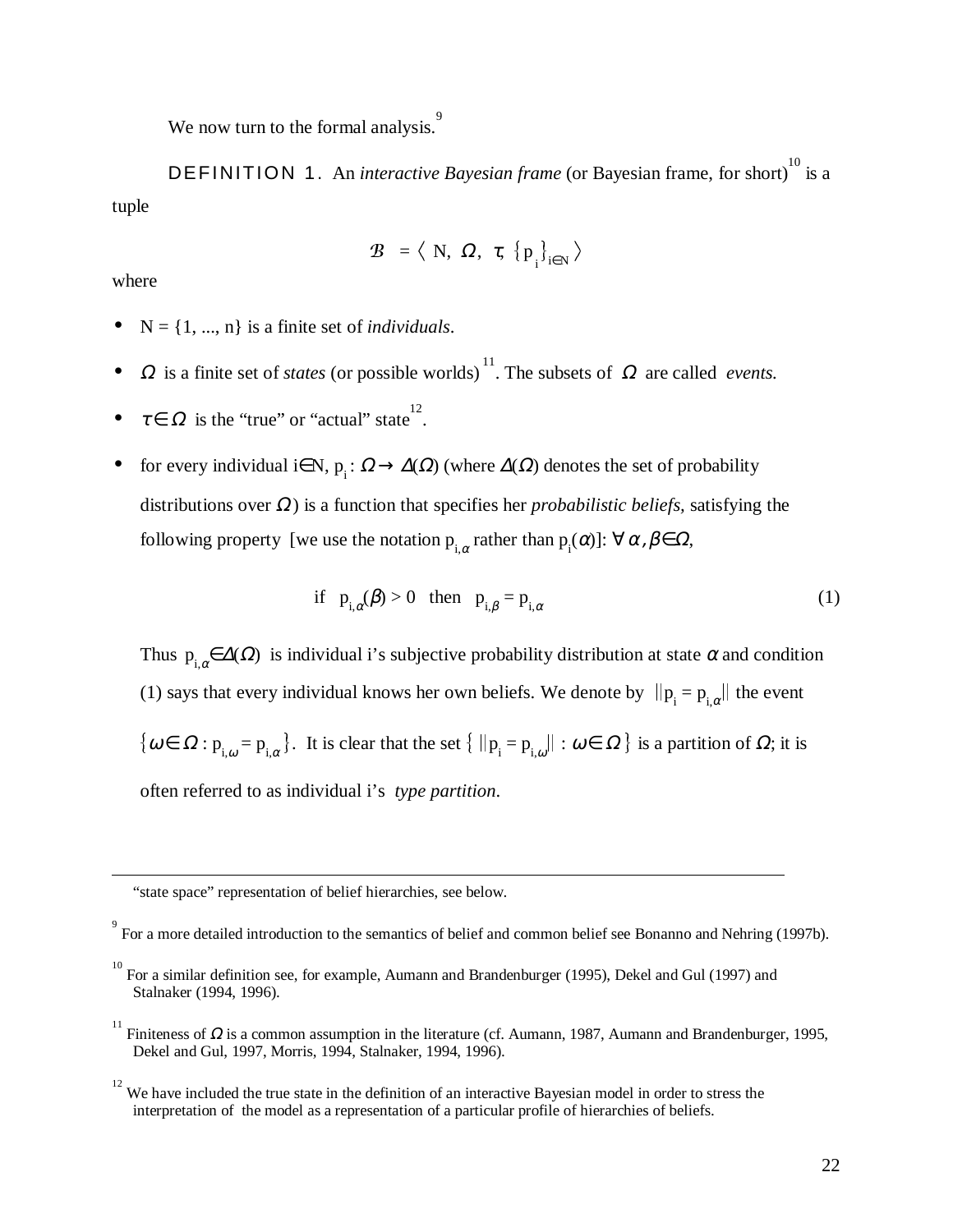Given a Bayesian model B, its *qualitative interactive belief frame* (or frame, for short) is the tuple  $Q = \langle N, \Omega, \tau, \{P_i\}_{i \in N} \rangle$  where N,  $\Omega$ , and  $\tau$  are as in Definition 1 and

• for every individual i∈N,  $P_i$ :  $\Omega \rightarrow 2^{\Omega} \setminus \emptyset$  is i's *possibility correspondence*, derived from i's probabilistic beliefs as follows: <sup>13</sup>

$$
P_i(\alpha) = \text{supp}(p_{i,\alpha}).
$$

Thus, for every  $\alpha \in \Omega$ ,  $P_i(\alpha)$  is the set of states that individual i considers possible at  $\alpha$ .

REMARK 1. It follows from condition (1) of Definition 1 that the possibility correspondence of every individual i satisfies the following properties (whose interpretation is given in Footnote 16):  $\forall \alpha, \beta \in \Omega$ ,

| <i>Seriality</i> (or <i>non-empty-valuedness</i> ): $P_1(\alpha) \neq \emptyset$ , |                                                                      |
|------------------------------------------------------------------------------------|----------------------------------------------------------------------|
| <i>Transitivity:</i>                                                               | if $\beta \in P(\alpha)$ then $P(\beta) \subseteq P(\alpha)$ ,       |
| Euclideanness:                                                                     | if $\beta \in P_i(\alpha)$ then $P_i(\alpha) \subseteq P_i(\beta)$ . |

REMARK 2 (Graphical representation). A non-empty-valued and transitive possibility correspondence P :  $\Omega \rightarrow 2^{\Omega}$  can be uniquely represented (see Figures 6-10) as an asymmetric directed graph<sup>14</sup> whose vertex set consists of disjoint events (called *cells* and represented as rounded rectangles) and states (represented as points), and each arrow goes from, or points to, either a cell or a state that does not belong to a cell. In such a directed graph,  $\omega' \in P(\omega)$  if and only if either  $\omega$  and  $\omega'$  belong to the same cell or there is an arrow from  $\omega$ , or the cell containing  $\omega$ , to  $\omega'$ , or the cell containing  $\omega'$ . Conversely, given a transitive directed graph in the above class such that each state either belongs to a cell or has an arrow out of it,

<sup>&</sup>lt;sup>13</sup> If  $\mu \in \Delta(\Omega)$ , supp $(\mu)$  denotes the support of  $\mu$ , that is, the set of states that are assigned positive probability by  $\mu$ .

<sup>&</sup>lt;sup>14</sup> A directed graph is *asymmetric* if, whenever there is an arrow from vertex v to vertex v' then there is no arrow from v′ to v.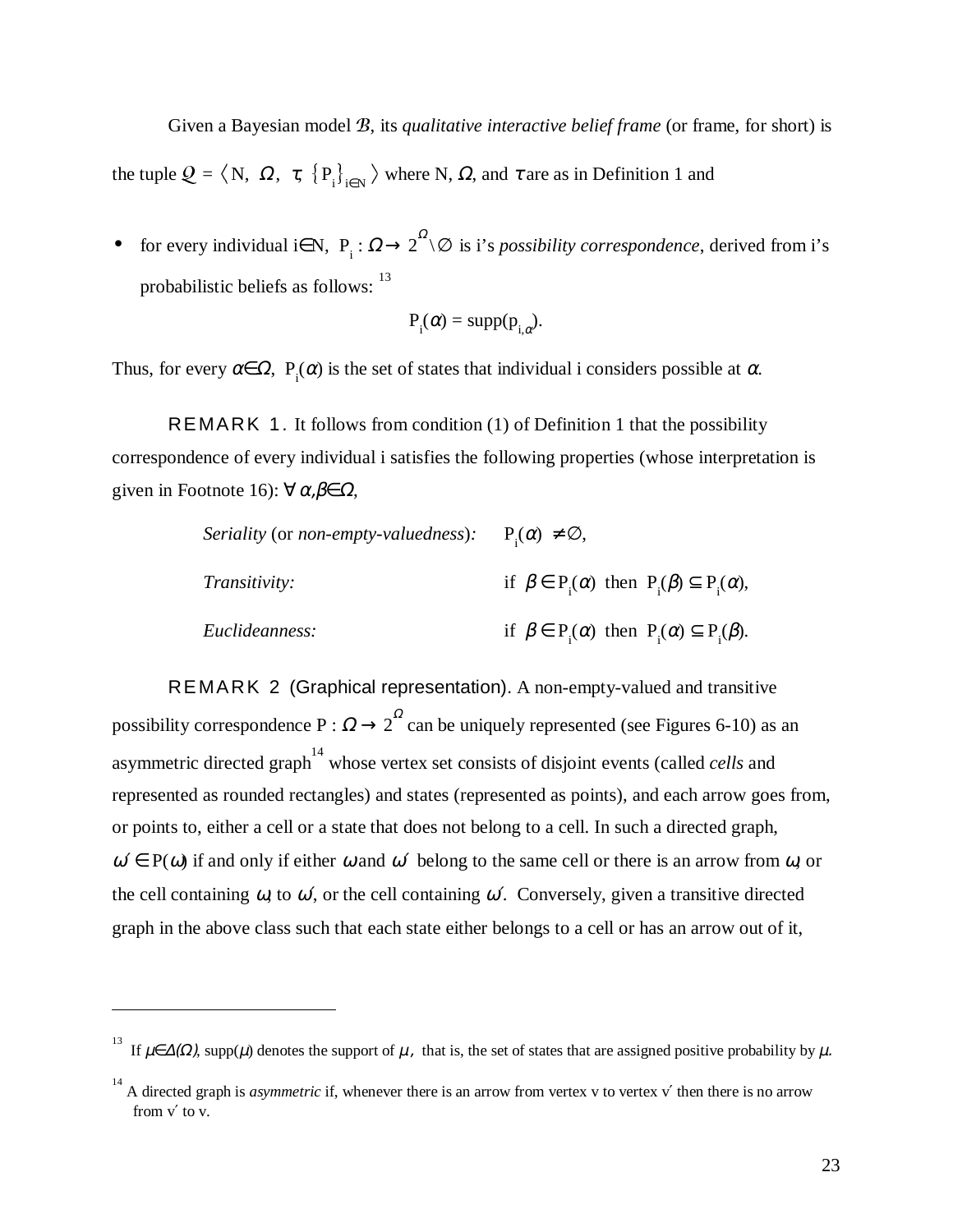there exists a unique non-empty-valued, transitive possibility correspondence which is represented by the directed graph.

The possibility correspondence is euclidean if and only if all arrows connect states to cells and no state is connected by an arrow to more than one cell (for an example of a non-euclidean possibility correspondence see the common possibility correspondence  $P_*$  of Figure 8 below). Finally, if − in addition − the possibility correspondence is reflexive, then one obtains a partition model where each state is contained in a cell and there are no arrows between cells (as is the case, for example, in Figure 6).

Given a frame and an individual i, i's *belief operator*  $B_i : 2^2 \rightarrow 2^2$  is defined as follows:  $\forall E \subseteq \Omega$ ,  $B_i E = \{ \omega \in \Omega : P_i(\omega) \subseteq E \}$ .  $B_i E$  can be interpreted as the event that (i.e. the set of states at which) individual i *believes for sure* that event E has occurred (i.e. attaches probability 1 to E). 15

Notice that we have allowed for false beliefs by not assuming reflexivity of the possibility correspondences ( $\forall \alpha \in \Omega$ ,  $\alpha \in P_i(\alpha)$ ), which –as is well known (Chellas, 1984, p. 164) − is equivalent to the *Truth Axiom* (if the individual believes E then E is indeed true):  $\forall E \subseteq \Omega$ ,  $B_i E \subseteq E^{16}$ .

<sup>15</sup> Thus Condition (1) of Definition 1 can be stated as follows:  $\forall i \in \mathbb{N}, \forall \alpha \in \Omega, ||p_i = p_{i,\alpha}|| = B_i ||p_i = p_{i,\alpha}||$ .

<sup>16</sup> It is well known (see Chellas, 1984, p. 164) that non-empty-valuedness of the possibility correspondence is equivalent to *consistency* of beliefs (an individual cannot simultaneously believe E and not E):  $\forall E \subseteq \Omega$ ,  $B_i E \subseteq \neg B_i \neg E$  (where, for every event F,  $\neg F$  denotes the complement of F). Transitivity of the possibility correspondence is equivalent to *positive introspection* of beliefs (if the individual believes E then she believes that she believes E):  $\forall E \subseteq \Omega$ ,  $B_i E \subseteq B_i B_i E$ . Finally, euclideanness of the possibility correspondence is equivalent to *negative introspection* of beliefs (if the individual does not believe E, then she believes that she does not believe E):  $\forall E \subseteq \Omega$ ,  $\neg B_i E \subseteq B_i \neg B_i E$ .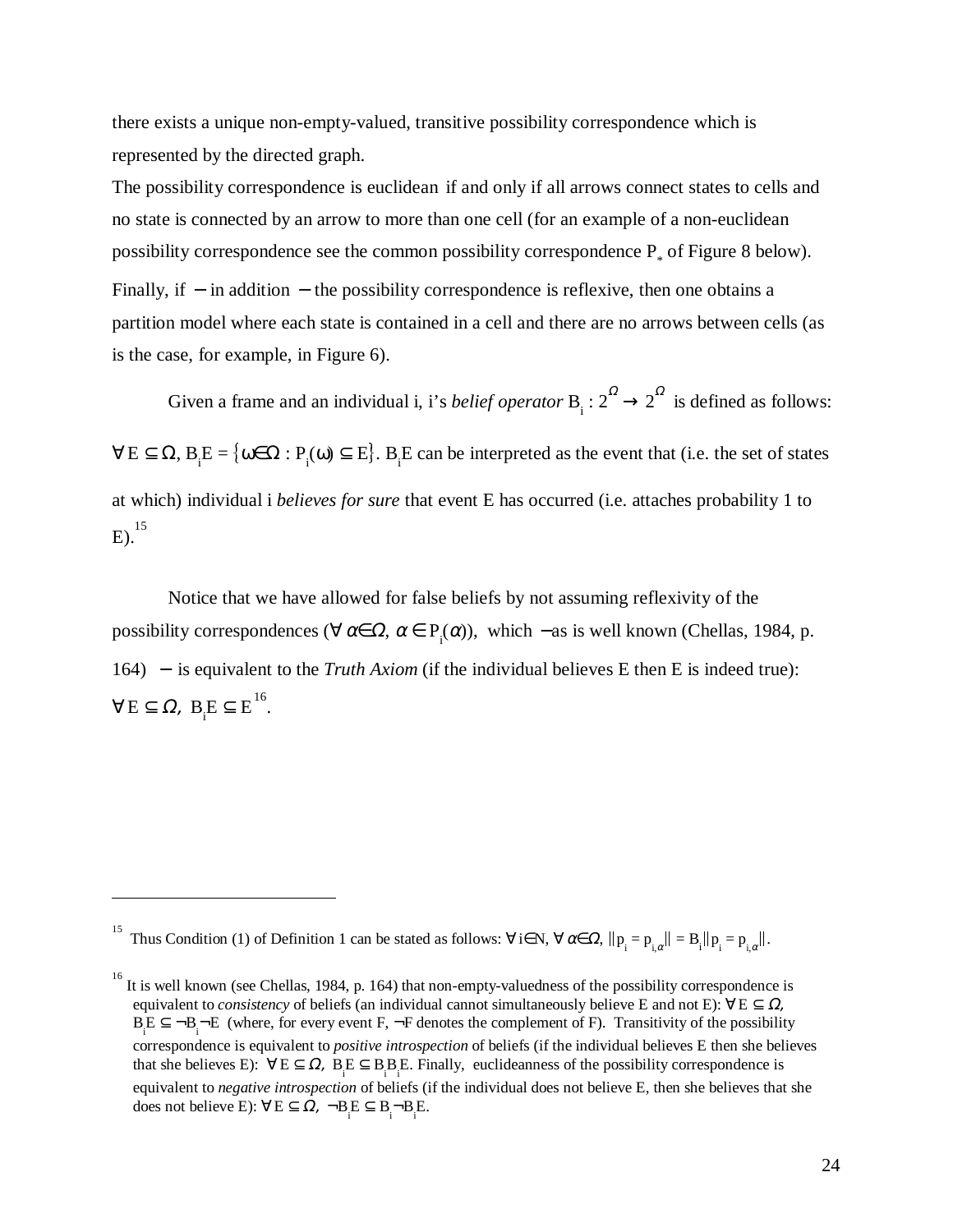The common belief operator B<sub>\*</sub> is defined as follows. First, for every  $E \subseteq \Omega$ , let  $B_e E$  =  $\bigcap_{i \in N} B_i E$ , that is,  $B_e E$  is the event that everybody believes E. The event that E is commonly believed is defined as the infinite intersection:

$$
B_*E=B_eE\ \cap\ B_eB_eE\ \cap B_eB_eB_eE\ \cap\ ...
$$

The corresponding possibility correspondence  $P_*$  is then defined as follows: for every  $\alpha \in \Omega$ ,  $P_*(\alpha) = \{ \omega \in \Omega : \alpha \in \neg B$ <sub>\*</sub> $\neg \{ \omega \} \}$ . It is well known that  $P_*$  can be characterized as the *transitive closure* of  $\bigcup_{i \in N} P_i$ , that is,

 $\forall \alpha, \beta \in \Omega$ ,  $\beta \in P_*(\alpha)$  if and only if there is a sequence  $\langle i_1, \dots i_m \rangle$  in N (the set of individuals) and a sequence  $\langle \eta_0, \eta_1, ..., \eta_m \rangle$  in  $\Omega$  (the set of states) such that: (i)  $\eta_0 = \alpha$ , (ii)  $\eta_m = \beta$  and (iii) for every k = 0, ..., m - 1,  $\eta_{k+1} \in P_{i_{k+1}}(\eta_k)$ .

Note that, although  $P_*$  is always non-empty-valued and transitive, in general it need not be euclidean (despite the fact that the individual possibility correspondences are: for an example see Figure 8; recall that  $-cf$ . Footnote 16 –  $P_*$  is euclidean if and only if B<sub>\*</sub> satisfies Negative Introspection).

To give contents to the beliefs of the individuals, one needs to add to a frame a specification of the "facts of Nature" that are true at every state. By doing so one obtains a *model* based on the given frame. A state in a model determines, for each individual, her beliefs about the external world (her first-order beliefs), her beliefs about the other individuals' beliefs about the external world (her second-order beliefs), her beliefs about their beliefs about her beliefs (her third-order beliefs), and so on, *ad infinitum*. An entire hierarchy of beliefs about beliefs about beliefs ... about the relevant facts is thus encoded in each state of a model. For example, consider the following model, which is illustrated in Figure 8 according to the convention established in

Remark 2:  $N = \{1, 2\}, \ \Omega = \{\tau, \beta, \gamma, \delta\}, \ p_{1,\tau} = p_{1,\gamma} = p_{1,\delta} = \begin{pmatrix} \beta & \tau & \gamma & \delta \\ 0 & 0 & \frac{1}{\gamma} & \frac{2}{\gamma} \end{pmatrix}$ 0 0  $\frac{1}{3}$ 2 3 ſ l  $\begin{pmatrix} \beta & \tau & \gamma & \delta \\ \cdot & \cdot & \cdot & \cdot \\ \end{pmatrix}$  $\int$ ,  $p_{1,\beta} = p_{2,\beta} = p_{2,\tau} =$ 

$$
\begin{pmatrix} \beta & \tau & \gamma & \delta \\ 1 & 0 & 0 & 0 \end{pmatrix}
$$
,  $p_{2,\gamma} = p_{2,\delta} = \begin{pmatrix} \beta & \tau & \gamma & \delta \\ 0 & 0 & \frac{1}{2} & \frac{1}{2} \end{pmatrix}$ . Here the event  $\{\beta, \tau, \gamma\}$  represents the proposition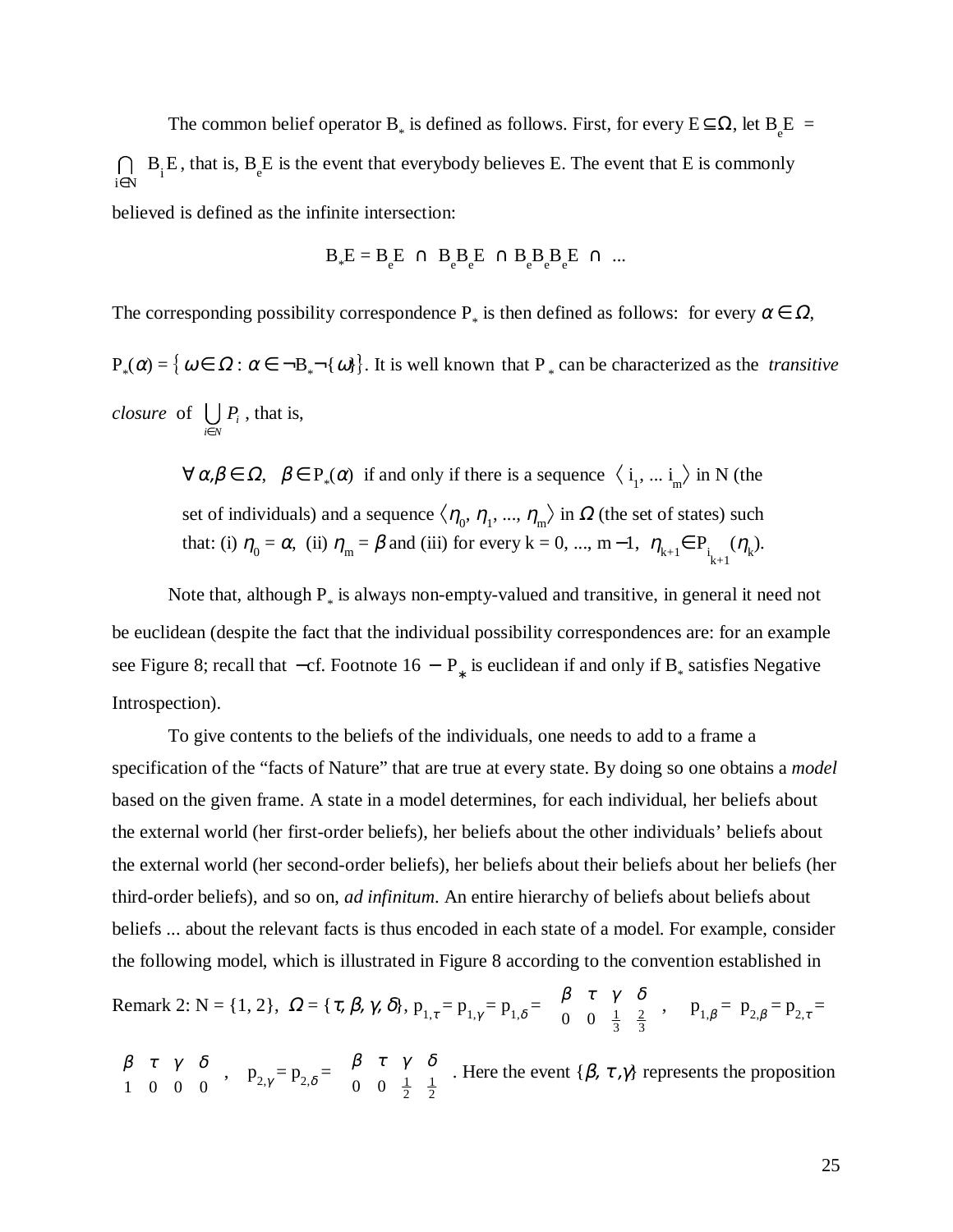"it is sunny" and event  $\{\delta\}$  the proposition "it is cloudy". The true state  $\tau$  describes a world where in fact it is sunny, individual 2 believes that it is sunny and believes that 1 also believes it is sunny (indeed he believes that this is common belief), but in fact 1 believes that it is sunny with probability  $\frac{1}{3}$  and cloudy with probability  $\frac{2}{3}$  and believes that also 2 is uncertain as to whether it is sunny or cloudy (and attaches equal probability to both), etc.

Conversely, given any profile of infinite hierarchies of beliefs (one for each individual) satisfying minimal coherency requirements, one can construct an interactive Bayesian model  $B$ such that *at the true state*  $\tau$  the beliefs of each individual i∈N fully capture i's original infinite hierarchy of beliefs (see Boege and Eisele, 1979, Brandenburger and Dekel, 1993, Mertens and Zamir, 1985, and Battigalli, 1997) $^{17}$ .



**Figure 8**

It is not obvious what a proper *local* formulation of the existence of a "common prior" ought to be. Below we suggest two definitions. The first turns out to be equivalent to a

<sup>&</sup>lt;sup>17</sup> Finiteness of  $Ω$ , however, cannot be guaranteed in general.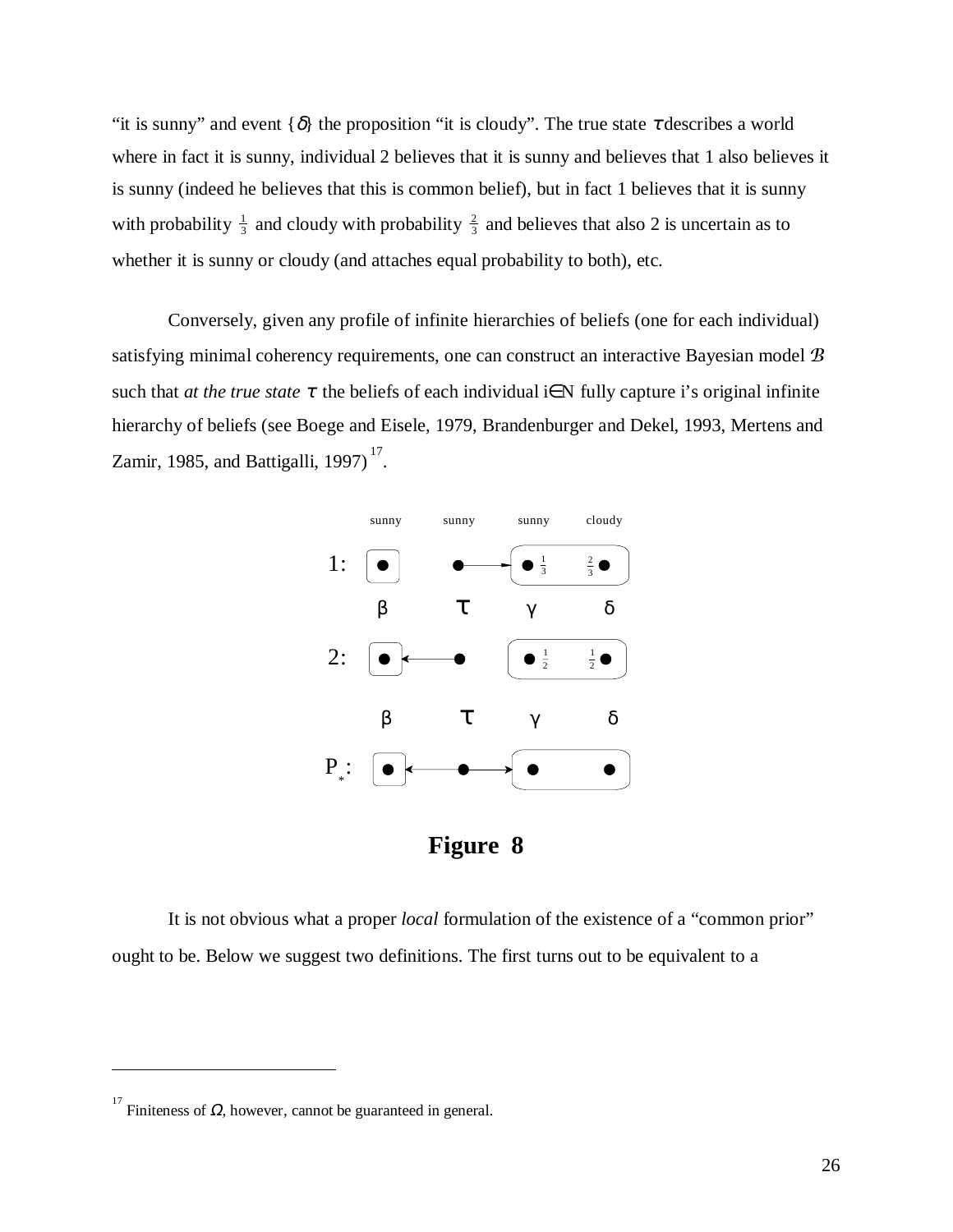generalized notion of Agreement, but is too weak in some respects. The second, stronger, definition is more appealing but is no longer equivalent to Agreement.

**DEFINITION 2.** For every  $\mu \in Δ(Ω)$ , let **HQC**<sub>μ</sub> (for Harsanyi Quasi Consistency with respect to the "prior"  $\mu$ ) be the following event:  $\alpha \in \mathbf{HQC}_\mu$  if and only if

- (1)  $\forall i \in \mathbb{N}, \ \forall \omega, \omega' \in P_*(\alpha)$ , if  $\mu(||p_i = p_{i,\omega}||) > 0$  then  $p_{i,\omega}(\omega') = \frac{\mu(\omega')}{\mu(||p_i = p_{i,\omega}||)}$  $\frac{\mu(\omega)}{\mu(||p_i = p_{i,\omega}||)}$  if  $\omega \in ||p_i = p_{i,\omega}||$  and  $p_{i,\omega}(\omega') = 0$  otherwise (that is,  $p_{i,\omega}$  is obtained from  $\mu$  by conditioning on  $||p_i = p_{i,\omega}||$ )<sup>18</sup>, and
- (2)  $\mu(P_*(\alpha)) > 0.$

 $\overline{a}$ 

If α ∈ **HQC**<sub>μ</sub>, μ is a *local common prior at* α. Furthermore, let **HQC** =  $\iint_{\mu \in Δ(\Omega)}$ **HQC**<sub>μ</sub>  $\bigcup \text{HQC}_\mu$  .

We now define formally a general notion of agreement. Agreement as equality of beliefs is essentially a two-person property. Hence, for the remaining part of this section, we specialize to the case where  $N = \{1,2\}$ .

Let *X* be a set with at least two elements. A *belief index* is a function  $f : \Delta(\Omega) \rightarrow X^{19}$ .

**EXAMPLE 1.** (i) Let  $E \subseteq \Omega$  be an arbitrary event,  $X = [0,1]$  and  $f<sup>E</sup>$  the following belief index:  $f^{E}(p) = p(E)$ ; thus  $f^{E}(p_{i,\alpha})$  is individual i's subjective probability of event E at state α.

<sup>&</sup>lt;sup>18</sup> Note that, for every  $\omega \in \Omega$  and  $i \in N$ ,  $\omega \in ||p_{i} = p_{i,\omega}||$ . Thus  $\mu(\omega) > 0$  implies  $\mu(||p_{i} = p_{i,\omega}||) > 0$ .

<sup>&</sup>lt;sup>19</sup> It may seem that a belief index  $f$  depends on the set of states  $\Omega$ . However, this is not so: one should think of  $f$ as being defined on the "universal belief space" (cf. Mertens and Zamir, 1985). Indeed, all that matters is the restriction of  $f$  to  $P_*(\tau)$ .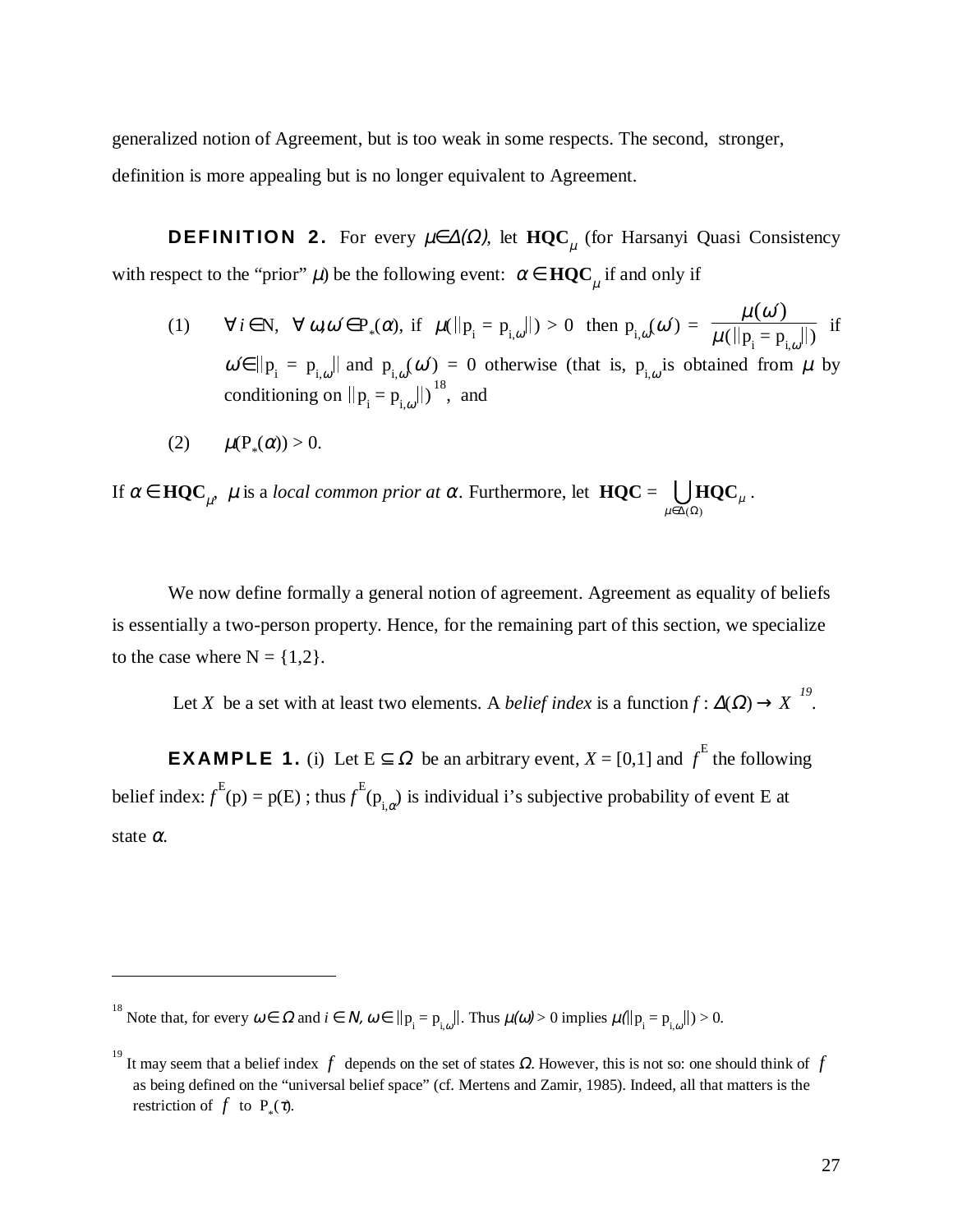(ii) Let  $Y : \Omega \to \mathbb{R}$  be a random variable,  $X = \mathbb{R}$  and  $f_Y$  be the belief index given by  $f_Y(p) = \sum_{\omega \in \Omega} Y(\omega) p(\omega)$ ; thus  $f_Y(p_{i,\alpha})$  is i's subjective expectation of Y at state  $\alpha$ .

(iii) Let A be a set of actions,  $X = 2^{\mathcal{A}}$  and U :  $A \times \Omega \rightarrow \mathbb{R}$  a utility function. Define the belief index  $f_U: \Delta(\Omega) \to 2^{\mathcal{A}}$  as follows:  $f_U(\mathbf{p}) = \underset{a \in \mathcal{A}}{\arg \max} \sum_{\omega \in \Omega} \mathcal{U}(a, \omega) p(\omega)$  $\in$ A  $\omega \in$ nax  $\sum_{\alpha \in \Omega}$  $U(a, \omega) p(\omega)$ ω $\epsilon\Omega$ . Thus  $f_{\mathrm{U}}(\mathrm{p}_{i,\alpha})$  is

the set of actions that maximize individual i's expected utility at state  $\alpha$ .

**DEFINITION 3.** A belief index is *proper* if and only if it satisfies the following property:  $\forall p, q \in \Delta(\Omega)$ ,  $\forall x \in X$ ,  $\forall a \in [0,1]$ ,

if 
$$
f(p) = f(q) = x
$$
 then  $f(ap + (1-a)q) = x$ .

Let  $\mathcal{F}_{\infty}$  denote the class of proper belief indices.

It is easily verified that all the belief indices of Example 1 are proper.

Given a proper belief index  $f: \Delta(\Omega) \to X$  and an individual i∈N, define  $f_i: \Omega \to X$  by

 $f_i(\alpha) = f(p_{i,\alpha})$ . For every  $x \in X$  denote the event  $\{\alpha \in \Omega : f_i(\alpha) = x\}$  by  $||f_i = x||$ .

**DEFINITION 4.** Given a Bayesian model and a proper belief index  $f: \Delta(\Omega) \rightarrow X$ , at  $\alpha \in \Omega$  there is *Agreement for f* or *f*-*Agreement* if and only if, for all  $x_1, x_2 \in X$ ,

$$
\alpha \in B_* \Big( \|f_1 = x_1\| \cap \|f_2 = x_2\| \Big) \implies x_1 = x_2. \tag{2}.
$$

That is, if at  $\alpha$  it is common belief that individual 1's belief index is  $x_1$  and individual 2's index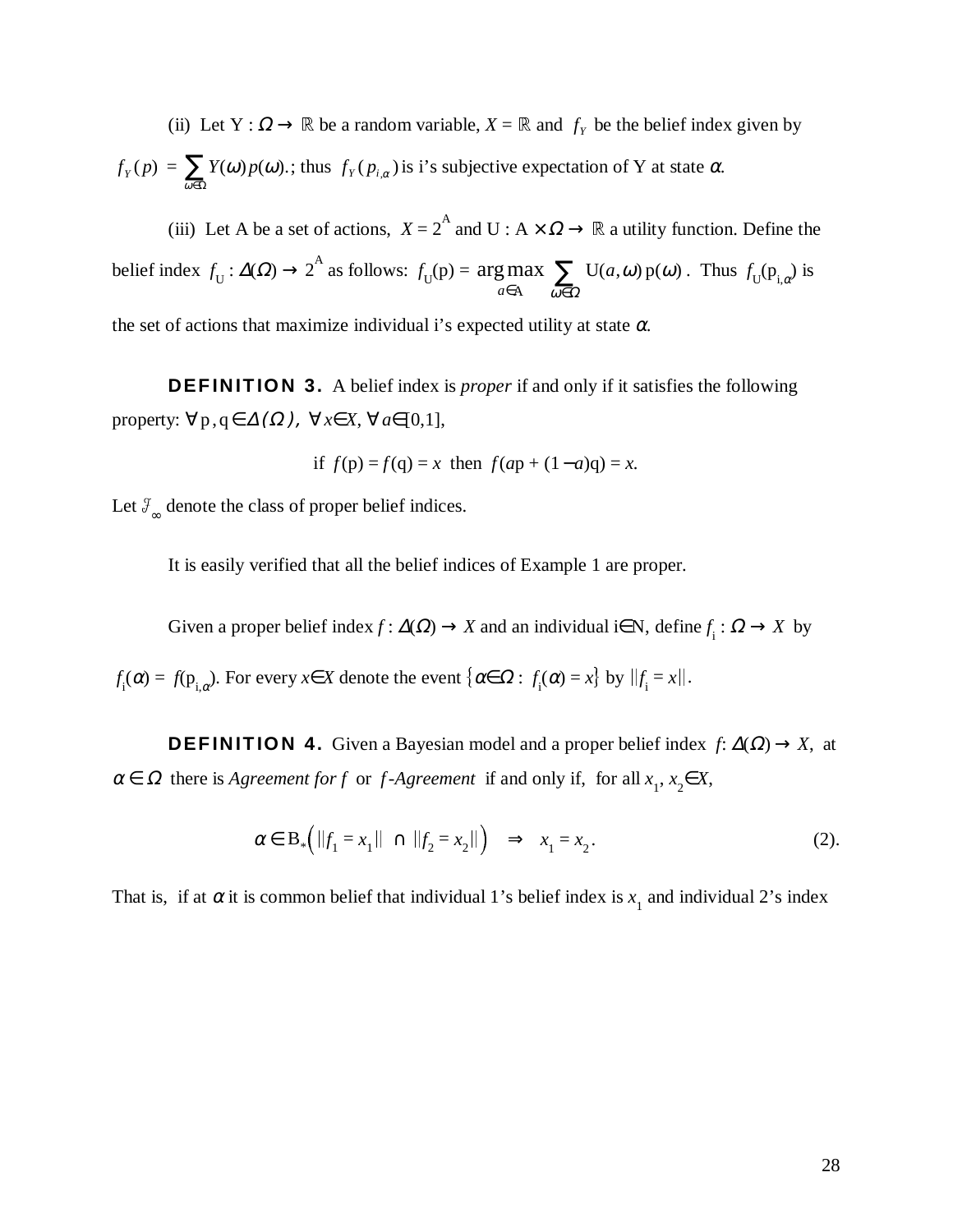is  $x_2$ , then  $x_1 = x_2$ . Correspondingly, define the following event: <sup>20</sup>

$$
f \text{-Agree} = \bigcap_{\substack{x_1, x_2 \in X \\ x_1 \neq x_2}} \neg B_* \left( \|f_1 = x_1\| \cap \|f_2 = x_2\| \right). \tag{3}.
$$

Given a Bayesian model and a set  $\mathcal{F}$  of proper belief indices, at  $\alpha$  there is *Agreement on*  $\mathcal{F}$  or  $\mathcal{F}$ -Agreement if and only if,  $\forall f \in \mathcal{F}$ ,  $\alpha \in f$ -Agree. Correspondingly, let

$$
\mathcal{F}\text{-Agree} = \bigcap_{f \in \mathcal{F}} f\text{-Agree} \tag{4}.
$$

A general notion of agreement is given by the entire class of proper belief indices.

**DEFINITION 5.** Let **CA** (for Comprehensive Agreement) be the following event:

$$
CA = \mathcal{F}_{\infty} \text{-Agree.}
$$

The following proposition (proved in Bonanno and Nehring, 1996) characterizes Comprehensive Agreement as equivalent to Harsanyi Quasi Consistency.

#### **PROPOSITION 1.**  $CA = HQC$ .

 $\overline{a}$ 

The notion of Harsanyi Quasi Consistency is rather weak: it allows the "common prior" to assign zero probability to the true beliefs of *all* the individuals (even if none of the individuals has false beliefs: Example 2) and it is compatible with some individuals believing that there is agreement to disagree (Example 3).

<sup>&</sup>lt;sup>20</sup> Throughout the paper bold-face letters and expressions are used to denote events (subsets of  $\Omega$ ).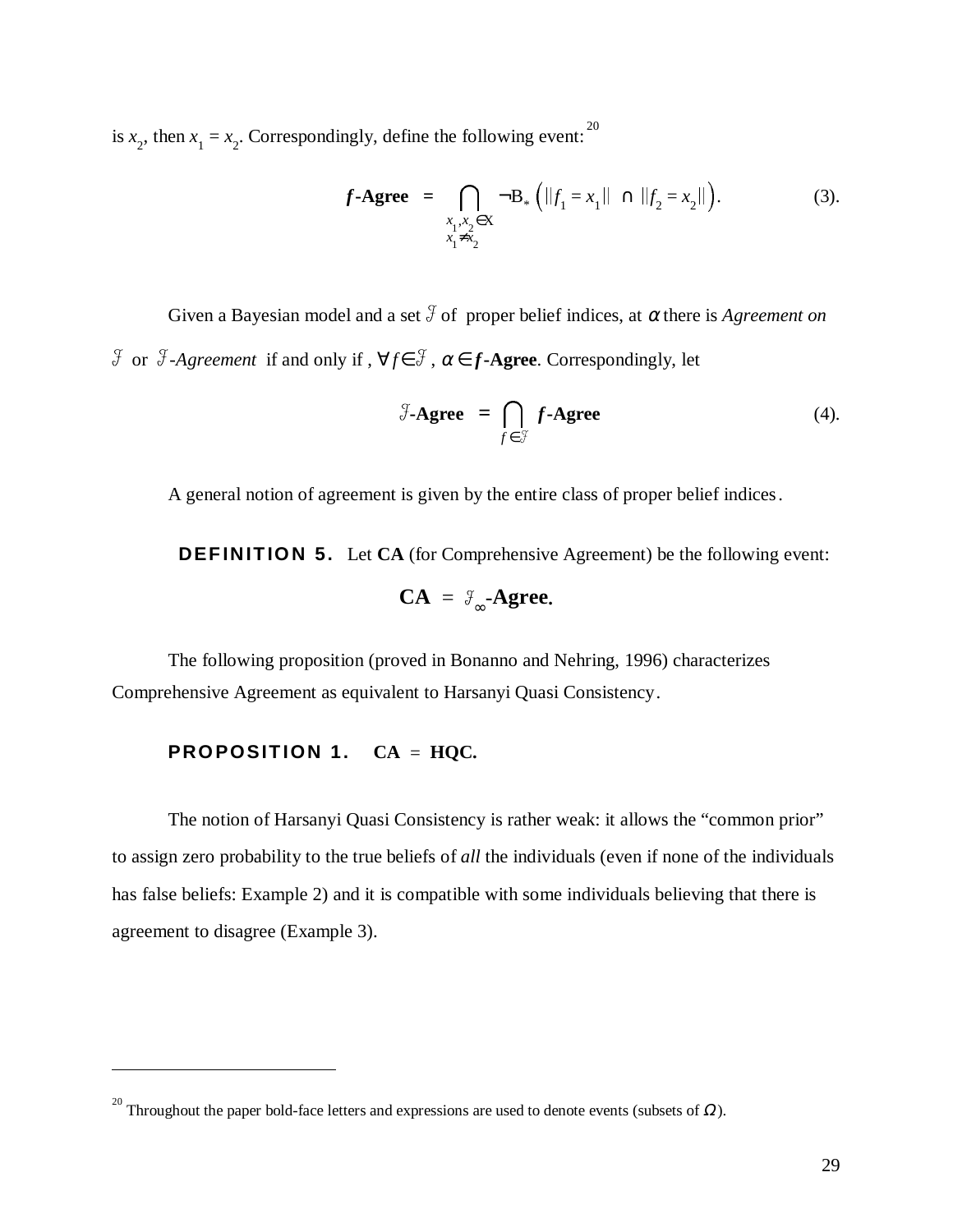**EXAMPLE 2.** Consider the frame of Figure 9. Let  $\mu \in \Delta(\Omega)$  be such that  $\mu(\beta) = 1$ . Then  $\mathbf{HQC}_\mu = \Omega$ . Thus at  $\tau$  Harsanyi Quasi Consistency is satisfied even though the type (beliefs) of each individual is assigned zero probability by µ. Note that at τ *both individuals have correct beliefs* ( $\tau \in P_1(\tau) \cap P_2(\tau)$ ).



**Figure 9**

**EXAMPLE 3.** Consider the model of Figure 8. Let  $\mu \in \Delta(\Omega)$  be such that  $\mu(\beta) = 1$ . Then  $\mathbf{HQC}_\mu = \{\tau, \beta\}$ . At  $\tau$  Harsanyi Quasi Consistency is satisfied even though individual 1 believes that he and 2 "agree to disagree" about the probability that it is sunny (that is, 1 believes that it is common belief that he himself attaches probability 1/3 to the event { $\beta$ ,  $\tau$ ,  $\gamma$ } while 2 attaches probability 1/2 to it).

In view of the above examples, Harsanyi Quasi Consistency is too weak a notion to allow the translation to situations of incomplete information of results that are based on the Common Prior Assumption, such as Aumann's (1987) characterization of correlated equilibrium. In order to strengthen the notion of Harsanyi Quasi Consistency one needs to tighten the connection between the implied prior and the true beliefs/state. The following definition does so by requiring the prior to assign positive probability to the true state.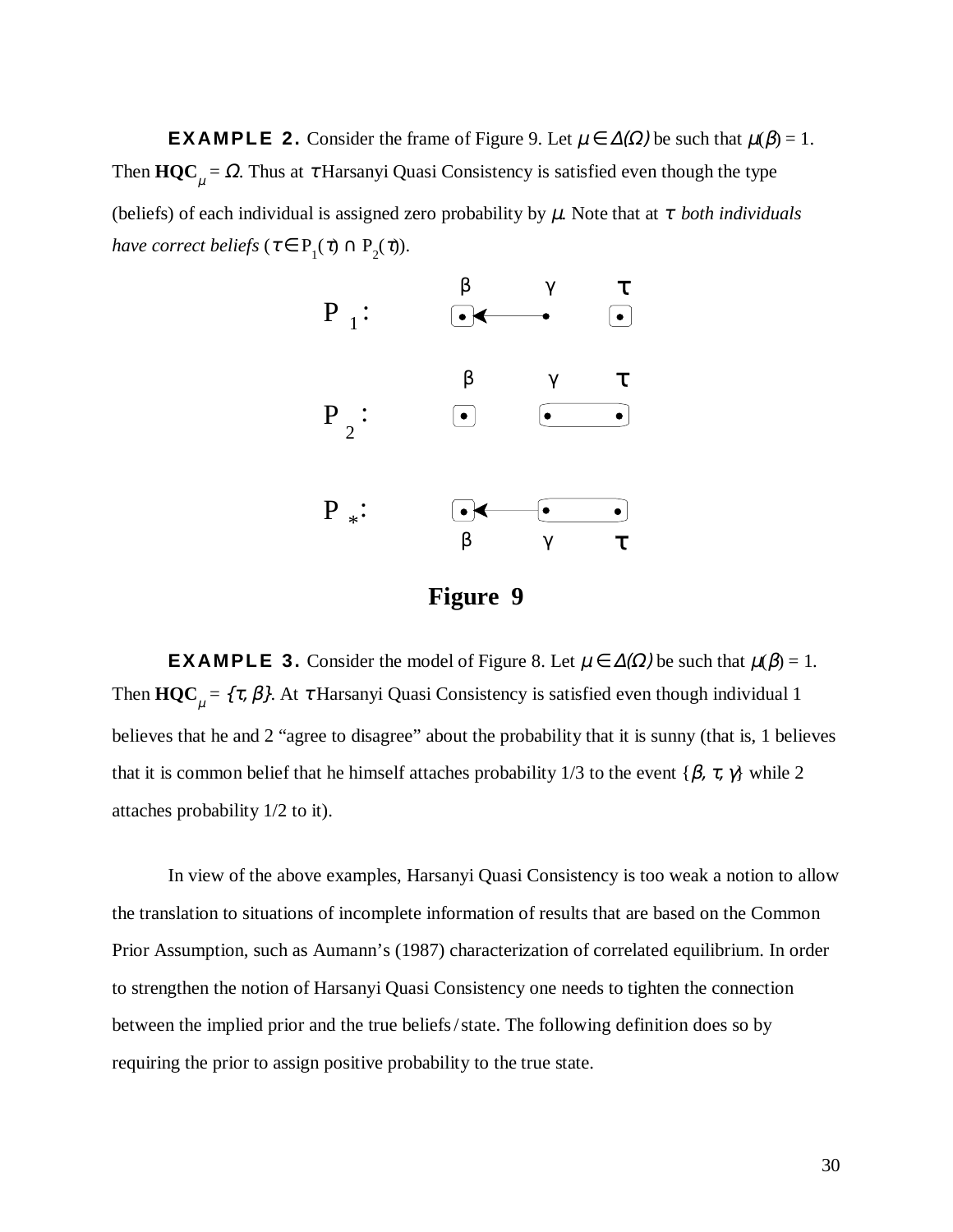**DEFINITION 6.** For every µ∈∆(Ω), let **SHC** µ (for Strong Harsanyi Consistency with respect to the "prior"  $\mu$ ) be the following event:  $\alpha \in \mathbf{SHC}_{\mu}$  if and only if

(1) 
$$
\alpha \in \text{HQC}_{\mu}
$$
, and

$$
(2) \qquad \mu(\alpha) > 0.
$$

 $\overline{a}$ 

Furthermore, let **SHC** =  $\bigcup_{\mu \in \Delta(\Omega)}$ **SHC**  $\mu$  $\bigcup \mathrm{SHC}_\mu$  .

To explore the gap between **HQC** and **SHC** we introduce the following events  $(\mathbf{T}_{CR})$ stands for Truth *about* common belief, **T** \* stands for Truth *of* common belief, while **NI\*** stands for Negative Introspection of common belief ):

$$
\mathbf{T}_{\text{CB}} = \bigcap_{i \in N} \bigcap_{E \in 2^{\Omega}} \neg (B_i B_* E \cap \neg B_* E)
$$

$$
\mathbf{T}^* = \bigcap_{E \in 2^{\Omega}} \neg (B_* E \cap \neg E)
$$

$$
\mathbf{NI}^* = \bigcap_{E \in 2^{\Omega}} (B_* E \cup B_* \neg B_* E).
$$

T<sub>CB</sub> captures the notion that individuals are correct in their beliefs about what is commonly believed:  $\alpha \in T_{CB}$  if and only if, for every event E and individual i, if, at  $\alpha$ , individual i believes that E is commonly believed, then, at  $\alpha$ , E is indeed commonly believed (if  $\alpha \in B_i B_{\alpha}E$  then  $\alpha \in B_*E$ ). On the other hand,  $\alpha \in T^*$  if and only if at  $\alpha$  whatever is commonly believed is true (for every event E, if  $\alpha \in B_*E$  then  $\alpha \in E$ )<sup>21</sup>. Finally,  $\alpha \in NI^*$  if and only if  $-$  for every event E  $-$ 

<sup>21</sup> It is straightforward that  $\alpha \in \overline{T}^*$  if and only if,  $\alpha \in I_*(\alpha)$ . Clearly, Truth of common belief is qualitatively weaker than Truth; since  $B_*\mathbf{T}^* = \Omega$ ,  $\mathbf{T}^*$  can be viewed as Truth shorn of any intersubjective implications.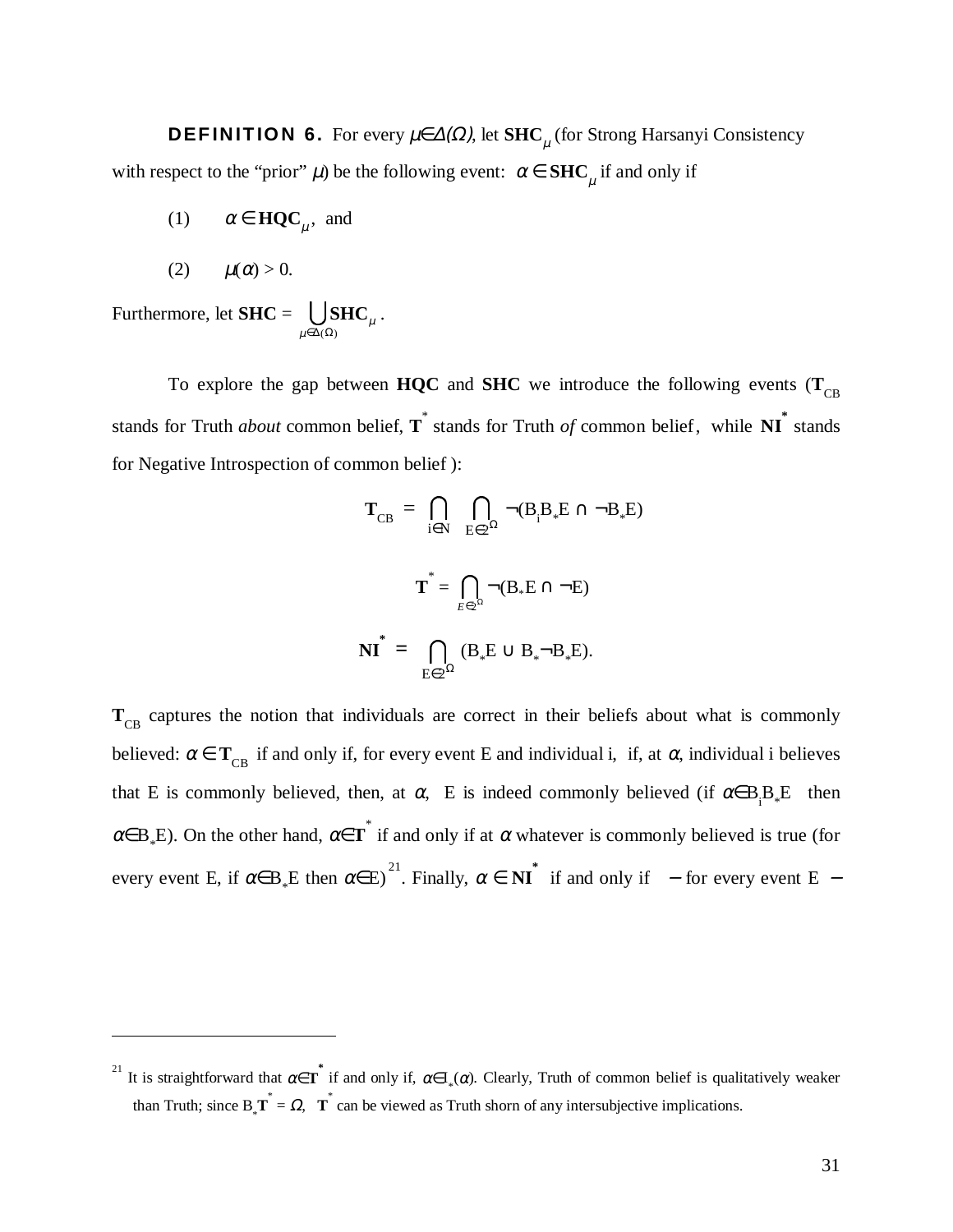whenever at  $\alpha$  it is not common belief that E, then, at  $\alpha$ , it is common belief that E is not commonly believed.<sup>22</sup>

The following proposition follows from results proved in Bonanno and Nehring (1996, 1997a)

 $\mathbf{PROPOSITION}$  2.  $\mathbf{SHC} = \mathbf{HQC} \cap \mathbf{T}^* \cap \mathbf{B}_*\mathbf{T}_{_{\mathbf{CB}}} = \mathbf{HQC} \cap \mathbf{T}^* \cap \mathbf{NI}^*.$ 

#### **7. Qualitative agreement**

 $\overline{a}$ 

In this section we show that the qualitative counterpart to Harsanyi Quasi Consistency is the property of *Qualitative Agreement* denoted by **A**. First, let **T** (for Truth) be the following event:

$$
\mathbf{T} = \bigcap_{i \in N} \ \bigcap_{E \in 2^{\Omega}} \neg (\mathbf{B}_i \mathbf{E} \cap \neg \mathbf{E})
$$

Thus, for every  $\alpha \in \Omega$ ,  $\alpha \in T$  if and only if no individual has any false beliefs at  $\alpha$  (for every i∈N and for every  $E \subseteq \Omega$ , if  $\alpha \in B$ <sub>i</sub>E then  $\alpha \in E$ )<sup>23</sup>. Let **A** (for Agreement) be the following event:

$$
\mathbf{A} = \neg \mathbf{B} \Box \mathbf{B} \Box \mathbf{T}.
$$

**A** captures the notion of Agreement on qualitative belief indices, as we now show. Among the proper belief indices defined in the previous section, of particular interest are the following special cases: *simple* indices, which take on only two values, 0 and 1, and *qualitative* indices,

<sup>&</sup>lt;sup>22</sup> It is well known that  $\alpha \in \mathbf{N} \mathbf{I}^*$  if and only if  $P_*(\alpha)$  satisfies the following property:  $\forall \beta, \gamma \in P_*(\alpha), \gamma \in P_*(\beta)$ .

<sup>&</sup>lt;sup>23</sup> It is well known that  $\alpha \in \mathbf{T}$  if and only if  $\alpha \in \bigcap_{i \in N} P_i(\alpha)$ . It follows that  $\alpha \in B_*\mathbf{T}$  if and only if, for all  $\beta \in P_*(\alpha)$ ,  $\beta \in \bigcap_{i \in N} P_i$  $(\beta)$ .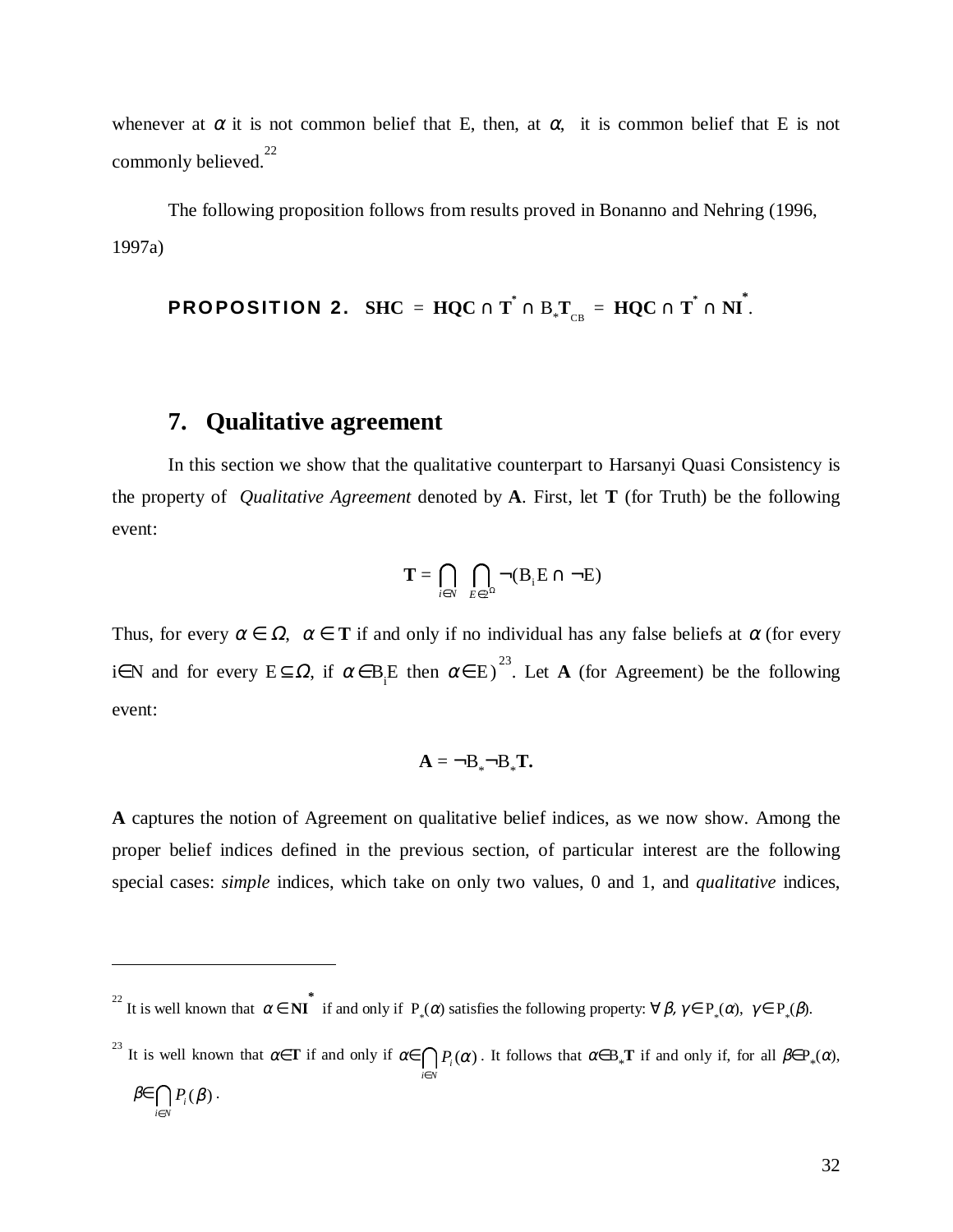which depend only on the support of  $p \in \Delta(\Omega)$ . We denote the first class by  $\mathcal{F}_2$  and the latter by  $\mathcal{J}_{\Omega}$ . Thus

$$
\mathcal{F}_2 = \left\{ f : \Delta(\Omega) \to X \; : \; \text{(i)} \; f \in \mathcal{F}_\infty \; , \; \text{(ii)} \; X = \{0, 1\} \; \text{and (iii)} \; f^{-1}(1) \; \text{is closed} \right\} \tag{5}
$$

$$
\mathcal{F}_{Q} = \{ f \in \mathcal{F}_{\infty} : \forall p, q \in \Delta(\Omega), \text{ if } supp(p) = supp(q) \text{ then } f(p) = f(q) \}.
$$
 (6)

The following results are proved in Bonanno and Nehring (1996).

**PROPOSITION 3**.  $f \in \mathcal{F}_2$  if and only if there exists a random variable Y :  $\Omega \to \mathbb{R}$ such that, for all  $p \in \Delta(\Omega)$ ,  $f(p) =$ 1 if  $\sum Y(\omega) p(\omega) \ge 0$ 0 if  $\sum_{\alpha} Y(\omega) p$ otherwise  $(\omega)$  p $(\omega)$ ω | 1 if  $\sum Y(\omega) p(\omega) \ge$ ₹  $\mathsf{I}$  $\overline{\mathsf{I}}$ ∈ ∑  $\overline{\Omega}$  .

REMARK 3. A qualitative belief index can be written as  $f = d_f \circ$  supp, with  $d_f : 2^{\Omega} \setminus \emptyset \to X$  (such functions  $d_f$  have been studied in Rubinstein and Wolinsky, 1990). A qualitative belief index is proper if and only if  $d_f$  is *union consistent*, that is,

$$
\forall
$$
 m \ge 1,  $\forall$  E<sub>1</sub>, ..., E<sub>m</sub>  $\in$  2<sup>2</sup>,  $\forall$  x  $\in$  X, if  $d_f(E_k) = x$  for all k = 1, ..., m then  $d_f\left(\bigcup_{k=1}^{m} E_k\right) = x$ . (7)

Note that since the events  $E_1$ , ...,  $E_m$  are *not* assumed to be pairwise disjoint, union consistency is a stronger property than the Sure Thing Principle defined by Bacharach (1985).

Fix an event  $E \neq \emptyset$  and consider the following index:  $f_E(p) =$ 1 0 if supp(p)  $\subseteq$  E otherwise | 1 if supp(p)  $\subseteq$  $\begin{cases} 0 & \text{otherwise} \end{cases}$ Thus, for every individual i and state  $\alpha$ ,  $f_E(p_{i,\alpha}) = 1$  if and only if  $\alpha \in B_iE^{24}$ . Let

<sup>24</sup> To represent  $f_E$  in the manner of Proposition 3, let Y :  $\Omega \to \mathbb{R}$  be as follows: Y = 1<sub>E</sub> - 1, where  $1_E$ :  $\Omega \rightarrow \{0,1\}$  is the characteristic function of E:  $1_E(\omega) = 1$  if and only if  $\omega \in E$ . Hence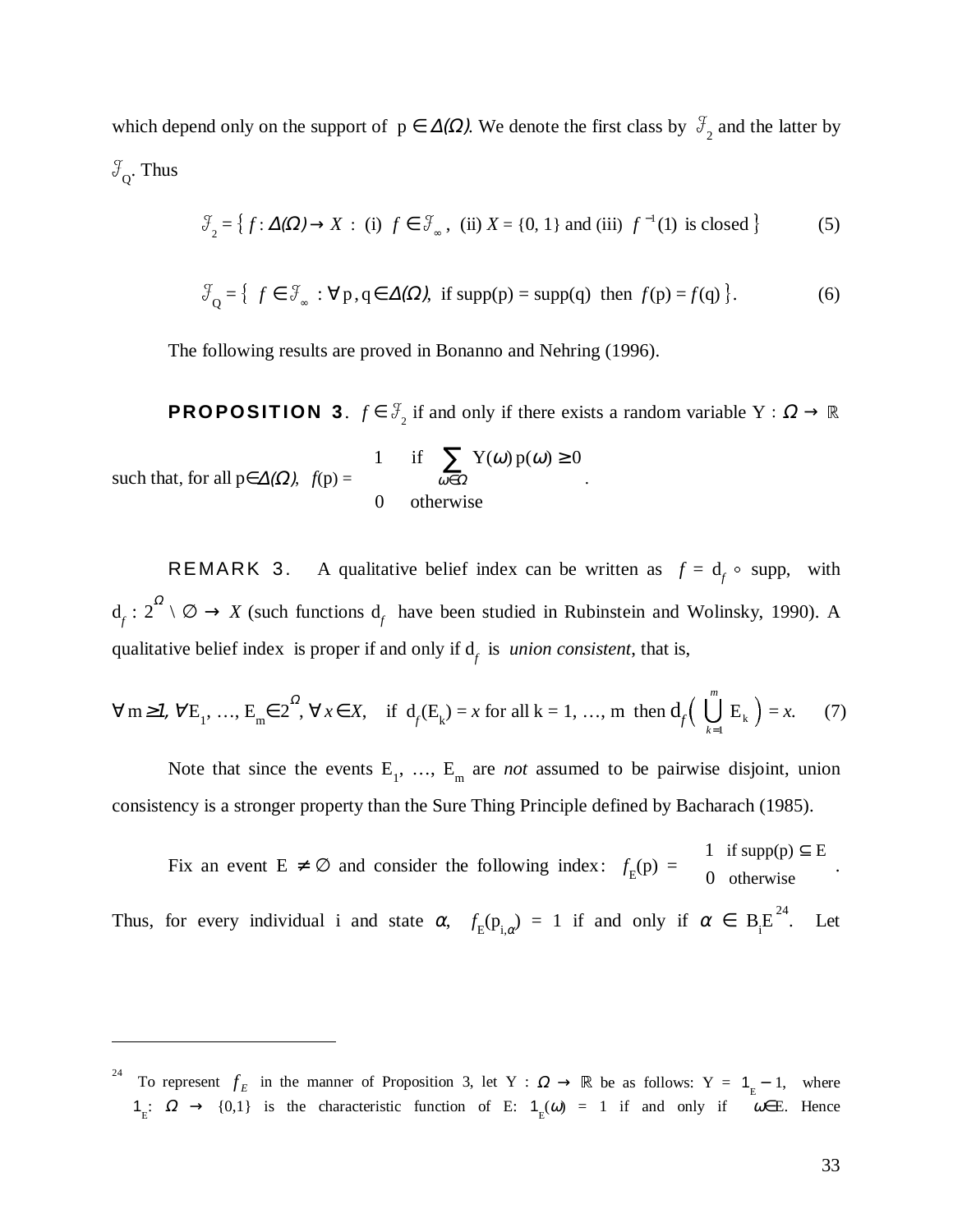$S_S = \{f_E : \Delta(\Omega) \to \{0,1\} : E \subseteq \Omega\}$  (the subscript "S" stands for "simple"). Clearly,  $\mathcal{F}_S \subseteq \mathcal{F}_2 \cap \mathcal{F}_Q$ . The following proposition shows that in fact  $\mathcal{F}_{\rm s}$  coincides with  $\mathcal{F}_{\rm Q} \cap \mathcal{F}_{\rm 2}$ .

### PROPOSITION 4.  $\mathcal{J}_\mathrm{s} = \ \mathcal{J}_\mathrm{Q} \cap \mathcal{J}_\mathrm{2}.$

Note that  $\alpha \in \mathcal{F}_s$ -**Agree** if and only if, for no event E,  $\alpha \in B_*(B_1E \cap \neg B_2E)$ , that is, there is no event about which the two individuals "agree to disagree":

$$
\mathcal{F}_s\text{-} \mathbf{Agree} \; = \; \bigcap_{i \in N} \quad \bigcap_{j \in N} \quad \bigcap_{E \in 2^{\Omega}} \; \neg B_*(B_i E \cap \neg B_j E).
$$

**LEMMA 1.**  $\forall \alpha \in \Omega$ ,  $\alpha \in \mathcal{F}_s$ -Agree if and only if

$$
\forall i,j \in N, \ \exists \beta \in P_*(\alpha) \ \text{such that } P_j(\beta) \subseteq \bigcup_{\omega \in P_*(\alpha)} P_i(\omega) .
$$

As a corollary to Lemma 1 we get that Qualitative Agreement rules out agreeing to disagree about events.

### **COROLLARY 1.**  $A \subseteq \mathcal{F}_s$ -Agree.

 $\overline{a}$ 

The converse to Corollary 1 does not hold. To see this, consider the frame illustrated in Figure 10. By Lemma 1,  $\mathcal{F}_s$ -Agree =  $\Omega$ ; on the other hand,  $\mathbf{A} = \emptyset$  (in fact,  $\mathbf{T} = {\tau, \beta}$ ) and, therefore,  $B_*T = \emptyset$ ; thus  $\neg B_*\neg B_*T = \emptyset$ ).

 $Y(\omega) = \int 0$ 1 if  $\omega \in E$ if  $\omega \notin E$ ω ω ∈  $-1$  if  $\omega \notin$  $\left\{$ . Then  $\sum Y(\omega)p(\omega) = \sum Y(\omega)p(\omega) = -\sum p$ E  $\omega \in \neg E$  $(\omega) p(\omega) = \sum_{\alpha} Y(\omega) p(\omega) = - \sum_{\alpha} p(\omega)$  $\sum_{\omega \in \Omega} Y(\omega) p(\omega) = \sum_{\omega \in \neg E} Y(\omega) p(\omega) = - \sum_{\omega \in \neg E}$  $0 \leq 0$  if and only if  $p(\omega) > 0$  for some  $\omega \in \neg E$ , if and only if  $\sum p$ E  $(\omega) < 1.$ ω  $\prec$  $\sum_{\omega \in E}$  p( $\omega$ ) < 1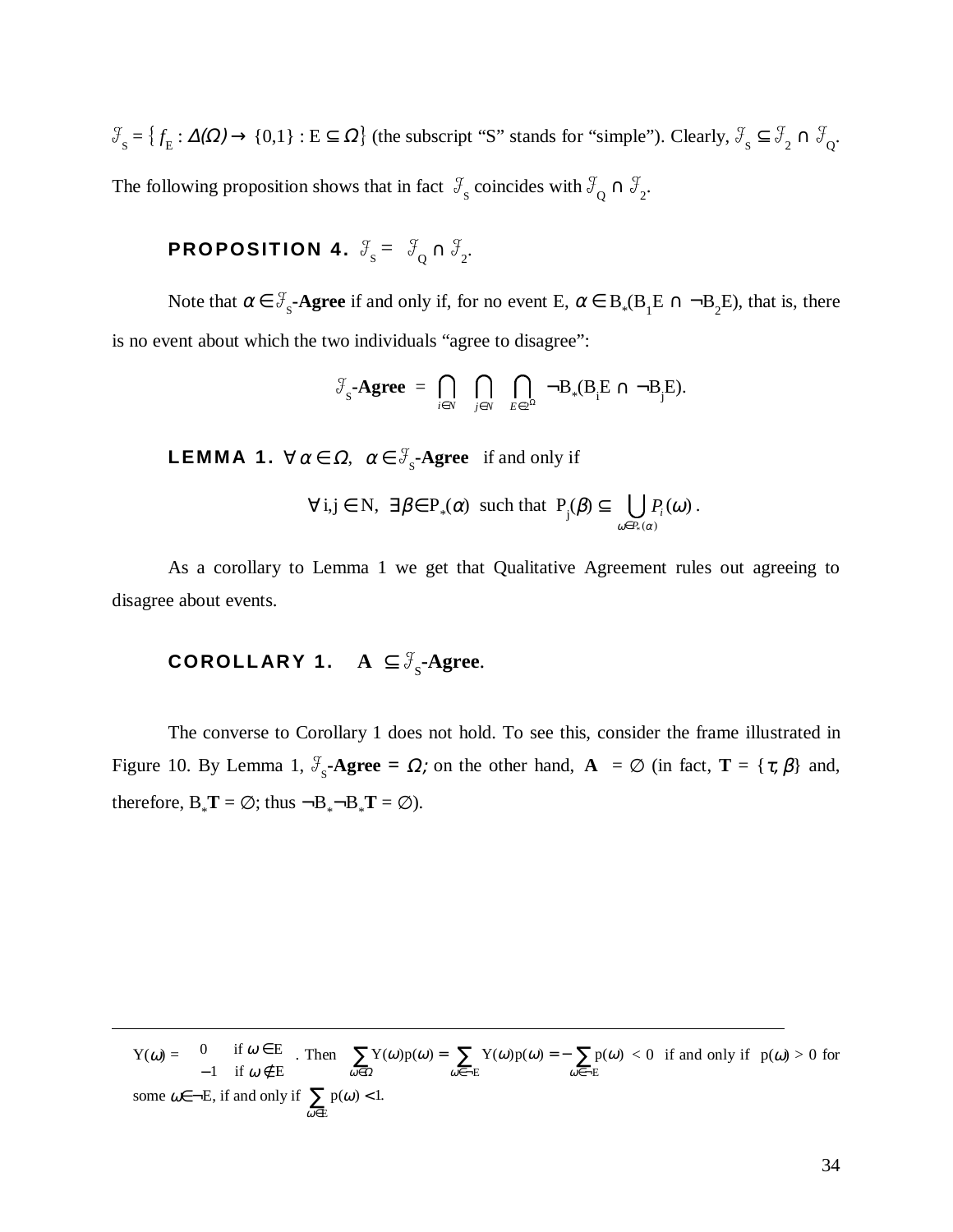



To obtain a full characterization of Qualitative Agreement one needs to consider the *entire* class of qualitative belief indices.

### **PROPOSITION 5.**  $A = \mathcal{F}_{0}$ -Agree.

It follows from Proposition 5 and the above example that  $\mathcal{F}_s$ -Agree  $\neq \mathcal{F}_o$ -Agree. Thus, in contrast to the case of general "quantitative" proper belief indices, for which simplicity can be assumed without loss of generality (i.e.  $\mathcal{F}_{\infty}$ -**Agree** =  $\mathcal{F}_{2}$ -**Agree**: see Bonanno and Nehring, 1996), simplicity *is* a restrictive assumption for qualitative belief indices.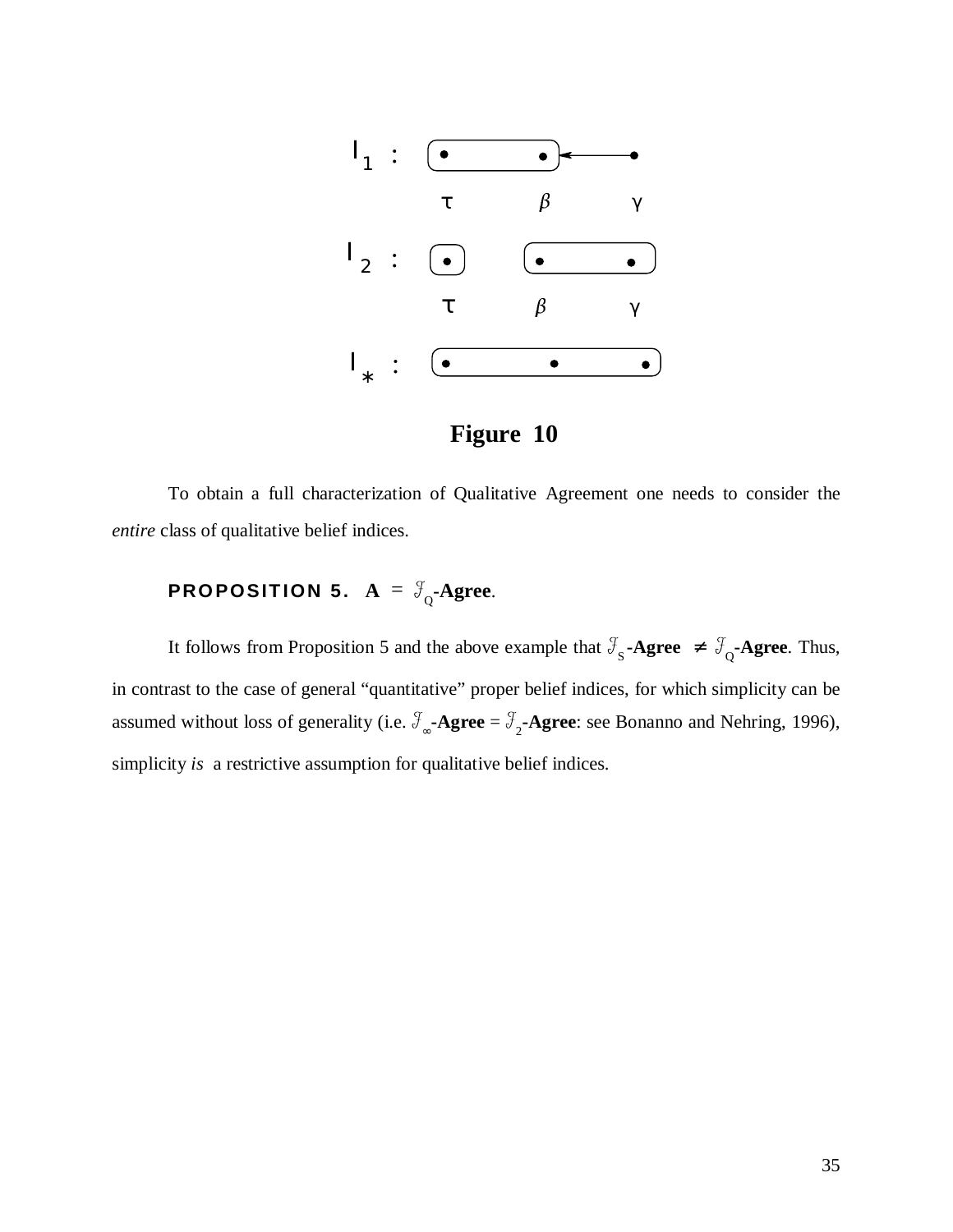#### **References**

- Aumann, R. (1976), Agreeing to disagree, *Annals of Statistics,* 4, 1236-1239.
- Aumann, R. (1987), Correlated equilibrium as an expression of Bayesian rationality, *Econometrica*, 55, 1-18.
- Aumann, R. (1989), Notes on interactive epistemology, mimeo, Hebrew University of Jerusalem.
- Aumann, R. and A. Brandenburger (1995), Epistemic conditions for Nash equilibrium, *Econometrica*, 63, 1161-1180.
- Bacharach, M. (1985), Some extensions of a claim of Aumann in an axiomatic model of knowledge, *Journal of Economic Theory*, 37, 167-190.
- Battigalli, P. (1997), Hierarchies of conditional beliefs and interactive epistemology in dynamic games, mimeo, Princeton University.
- Binmore, K. and A. Brandenburger (1990), Common knowledge and game theory, in K. Binmore, *Essays on the foundations of game theory,* Oxford, Basil Blackwell.
- Boege, W. and T. Eisele (1979), On solutions of Bayesian games, *International Journal of Game Theory,* 8, 193-215.
- Bonanno, G. (1996), On the logic of common belief, *Mathematical Logic Quarterly*, 42, 305- 311.
- Bonanno, G. and K. Nehring (1996), How to make sense of the Common Prior Assumption under incomplete information, Working paper, University of California Davis.
- Bonanno, G. and K. Nehring (1997a), Assessing the Truth Axiom under incomplete information, Working paper, University of California Davis; forthcoming in *Mathematical Social Sciences*.
- Bonanno, G. and K. Nehring (1997b), Introduction to the semantics of belief and common belief, Working paper, University of California Davis.
- Bonanno, G. and K. Nehring (1997c), Introduction to the epistemic foundations of solution concepts in game theory, Working paper, University of California Davis.
- Brandenburger, A. and E. Dekel (1987), Common knowledge with probability 1, *Journal of Mathematical Economics*, 16, 237-246.
- Brandenburger, A. and E. Dekel (1993), Hierarchies of beliefs and common knowledge, *Journal of Economic Theory*, 59, 189-198.
- Cave, J. (1983), Learning to agree, *Economics Letters*, 12, 147-152.
- Chellas, B. (1984), *Modal logic*, Cambridge University Press, Cambridge.
- Colombetti, M. (1993), Formal semantics for mutual beliefs, *Artificial intelligence*, 62, 341-353.
- Dekel, E. and F. Gul (1997), Rationality and knowledge in game theory, in Kreps D. M. and K. F. Wallis (eds.), *Advances in Economics and Econometrics*, vol. 1, Cambridge University Press.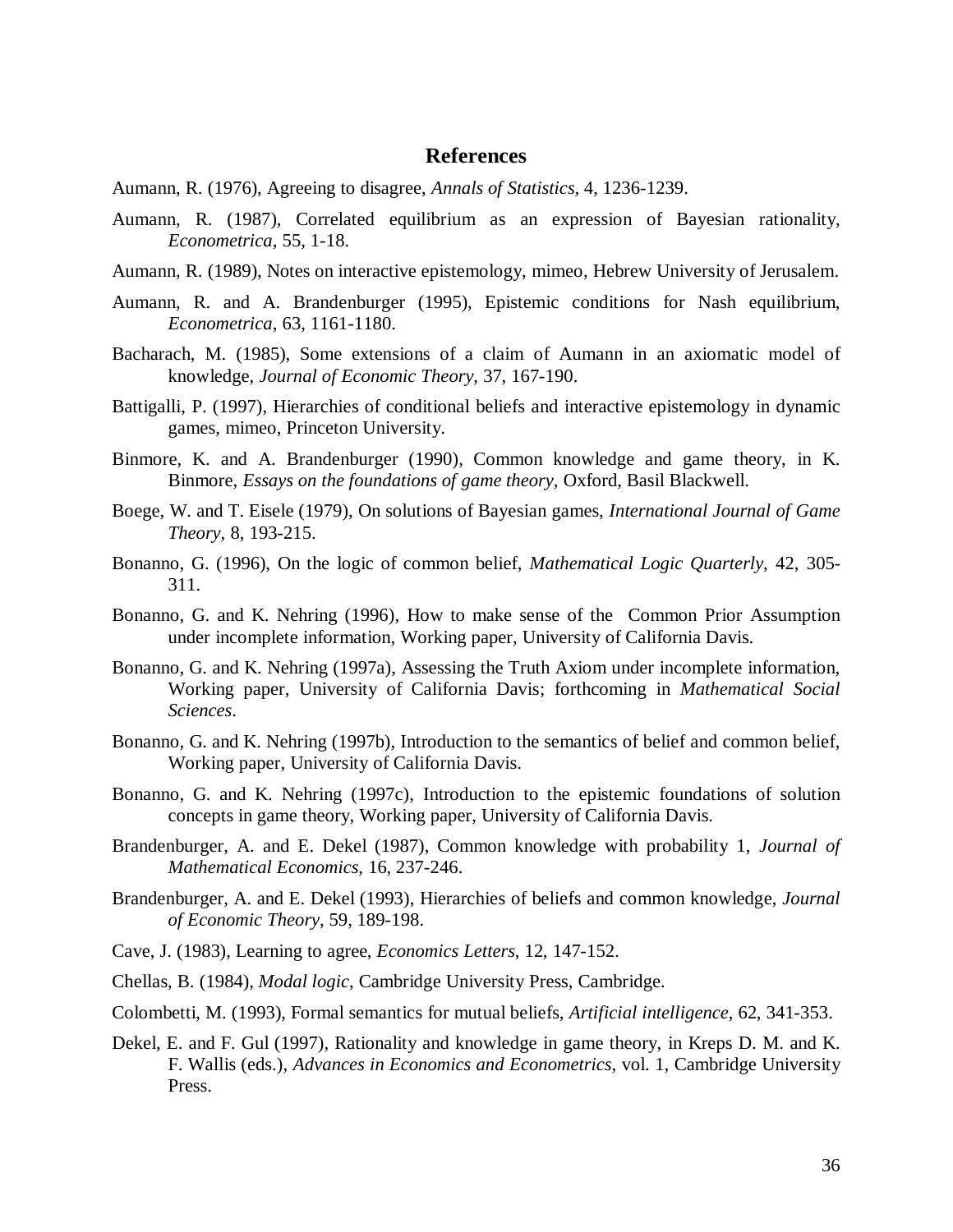- Fagin, R., J. Halpern, Y. Moses and M. Vardi (1995), *Reasoning about knowledge*, MIT Press, Cambridge.
- Feinberg, Y. (1995), A converse to the Agreement Theorem, Discussion Paper # 83, Center for Rationality and Interactive Decision Theory, Jerusalem.
- Feinberg, Y. (1996), Characterizing the existence of a common prior via the notion of disagreement, Ph. D. thesis, Hebrew University of Jerusalem.
- Geanakoplos, J. (1989), Game theory without partitions and applications to speculation and consensus, Cowles Foundation Discussion Paper 914, Yale University.
- Geanakoplos, J. (1992), Common knowledge, *Journal of Economic Perspectives*, 6, 53-82.
- Geanakoplos, J. (1994), Common knowledge, in R. J. Aumann and S. Hart (Eds), *Handbook of Game Theory*, Vol. 2, Elsevier.
- Geanakoplos, J. and M. Polemarchakis (1982), We can't disagree forever, *Journal of Economic Theory*, 26, 363-390.
- Gul, F. (1996), A comment on Aumann's Bayesian view, mimeo, Northwestern University [forthcoming in *Econometrica*].
- Halpern, J. and Y. Moses (1992), A guide to completeness and complexity for modal logics of knowledge and belief, *Artificial intelligence*, 54, 319-379.
- Harsanyi, J. (1967-68), Games with incomplete information played by "Bayesian players", Parts I-III, *Management Science*, 8, 159-182, 320-334, 486-502.
- Heifetz, A. (1996), Comment on consensus without common knowledge, *Journal of Economic Theory*, 70, 273-277.
- Heifetz, A. (1996), Common belief in monotonic epistemic logic, *Mathematical Social Sciences*, 32, 109-123.
- Kaneko, M. and T. Nagashima (1991), Final decisions, the Nash equilibrium and solvability in games with common knowledge of logical abilities, *Mathematical Social Sciences*, 22, 229-255.
- Kaneko, M. and T. Nagashima (1997), Indefinability of the common knowledge concept in finitary logics, in M. Bacharach, L.A. Gérard-Varet, P. Mongin and H. Shin (Eds.), *Epistemic logic and the theory of games and decisions*, Kluwer Academic.
- Lewis, D. (1969), *Convention: a philosophical study*, Harvard University Press, Cambridge (MA).
- Lipman, B. (1995), Approximately common priors, mimeo, University of Western Ontario.
- Lismont, L. and P. Mongin (1994), On the logic of common belief and common knowledge, *Theory and Decision*, 37, 75-106.
- Lismont, L. and P. Mongin (1995), Belief closure: a semantics for common knowledge for modal propositional logic, *Mathematical Social Sciences*, 30, 127-153.
- McKelvey, R. and T. Page (1986), Common knowledge, consensus and aggregate information, *Econometrica*, 54, 109-127.